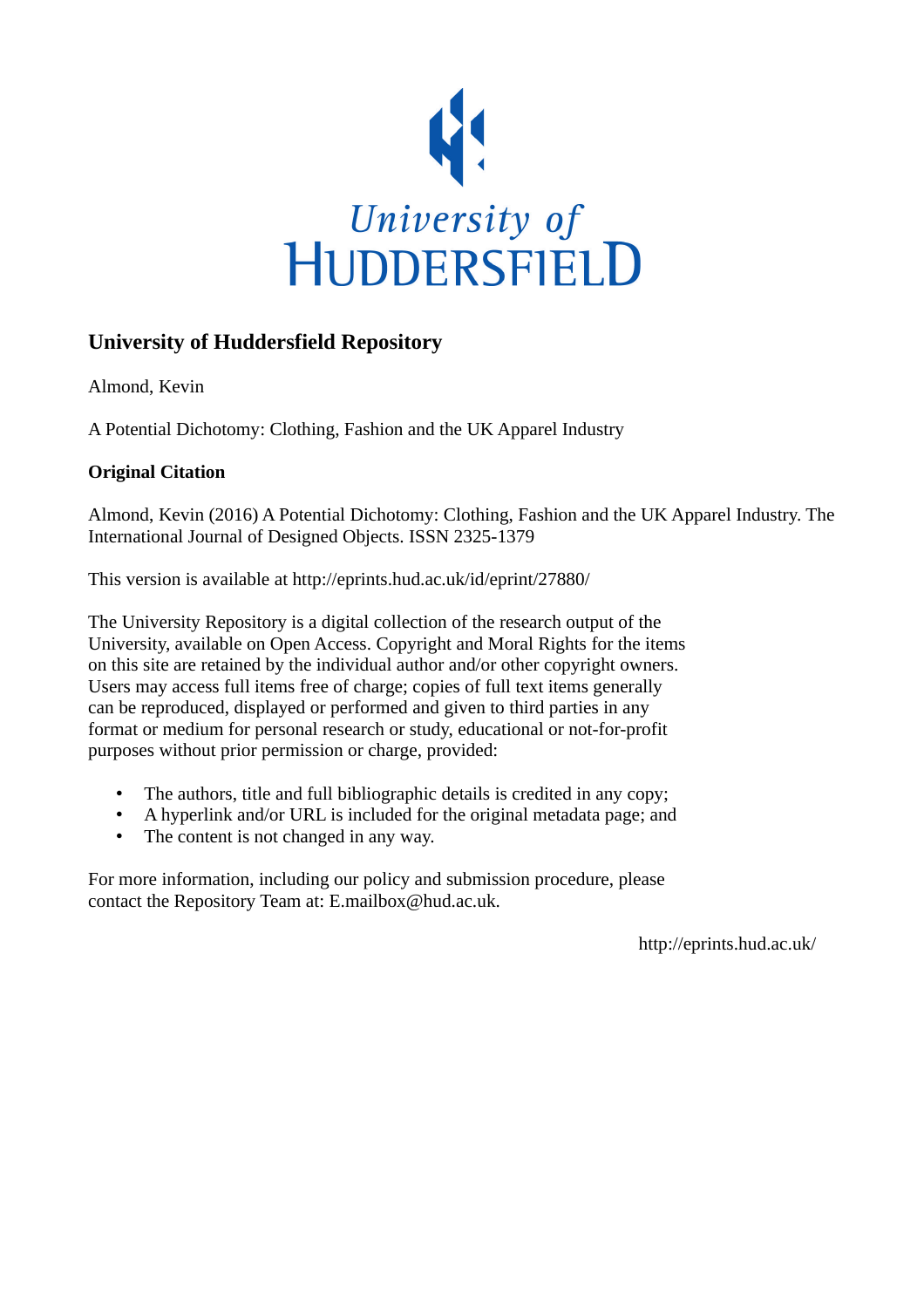## **A Potential Dichotomy: Clothing, Fashion and the UK Apparel Industry**

## **Abstract**

The research focuses upon the production of apparel in the UK, in order to explore a potential dichotomy between *clothing* and *fashion*. Both the terms suggest ways in which the body can be dressed and are used liberally within industries that produce apparel. I consider the currency of sociologist, Georg Simmel's theory, which identified no fundamental links between the clothing and fashion. In fashion. Clothing is usually constructed with textile materials worn on the physique and is worn by human beings, in the majority of societies. The quantity and style of clothing depends on bodily, societal and environmental considerations, including gender. In contrast fashion is a common term for a popular style in [clothing,](http://en.wikipedia.org/wiki/Clothing) [footwear](http://en.wikipedia.org/wiki/Footwear) or accessories and is usually, the newest collection or creation produced by a designer or retailer. The UK designer, Jean Muir regarded herself as a dressmaker and implied there was conflict between the production of clothes and the role of the fashion designer in this process. The investigation seeks to offer new insight into existing research related to clothing and fashion, by centering upon the production of apparel in the UK and the specific needs of the highly developed, UK fashion and clothing educational system. In so doing it identifies how the terms are perceived today, in both the UK and global apparel industries.

**Key Words:** clothing, fashion, production, sewing, skills, dichotomy, Simmel

## **Introduction**

In order to explore a potential dichotomy between clothing and fashion, it is necessary to consider the different interpretations of both terms. Items of clothing for instance, can be worn as uniforms, which communicate authority, signify professional roles or be ceremonial. They can protect from the elements, keeping the body warm and cool and can enhance safety during perilous activities such as climbing and diving. They can protect the wearer by providing a barricade between the skin and the elements shielding against; burns, scratches, insect bites, prickles and thorns. Clothing also provides a sterile barrier, keeping toxic materials from the body. Fashionable clothing or clothing appropriated as fashionable items can have functional purposes but have a different logic. This is invariably due to the application of design and aesthetics to the clothing that conforms to a fashionable ideal. Arguably an item of clothing can only be considered modish when it is appropriated as a fashionable item. Fashionable clothing however can be repatriated as clothing once their status as fashionable items has ceased. The fashion show (as illustrated in figures 1, 2 and 3) is the ultimate theatre to present the dreams and vision of the fashion designer to potential buyers and it usually features items of apparel, styled on the body in order to make a fashionably aesthetic statement. Invariably it is an enticing distillation mounted upon a platform of set design, choreography, music and lighting, concocted for an expectant audience to be seduced and bewitched. Groomed by hair and make-up teams who create a look to enhance the theme of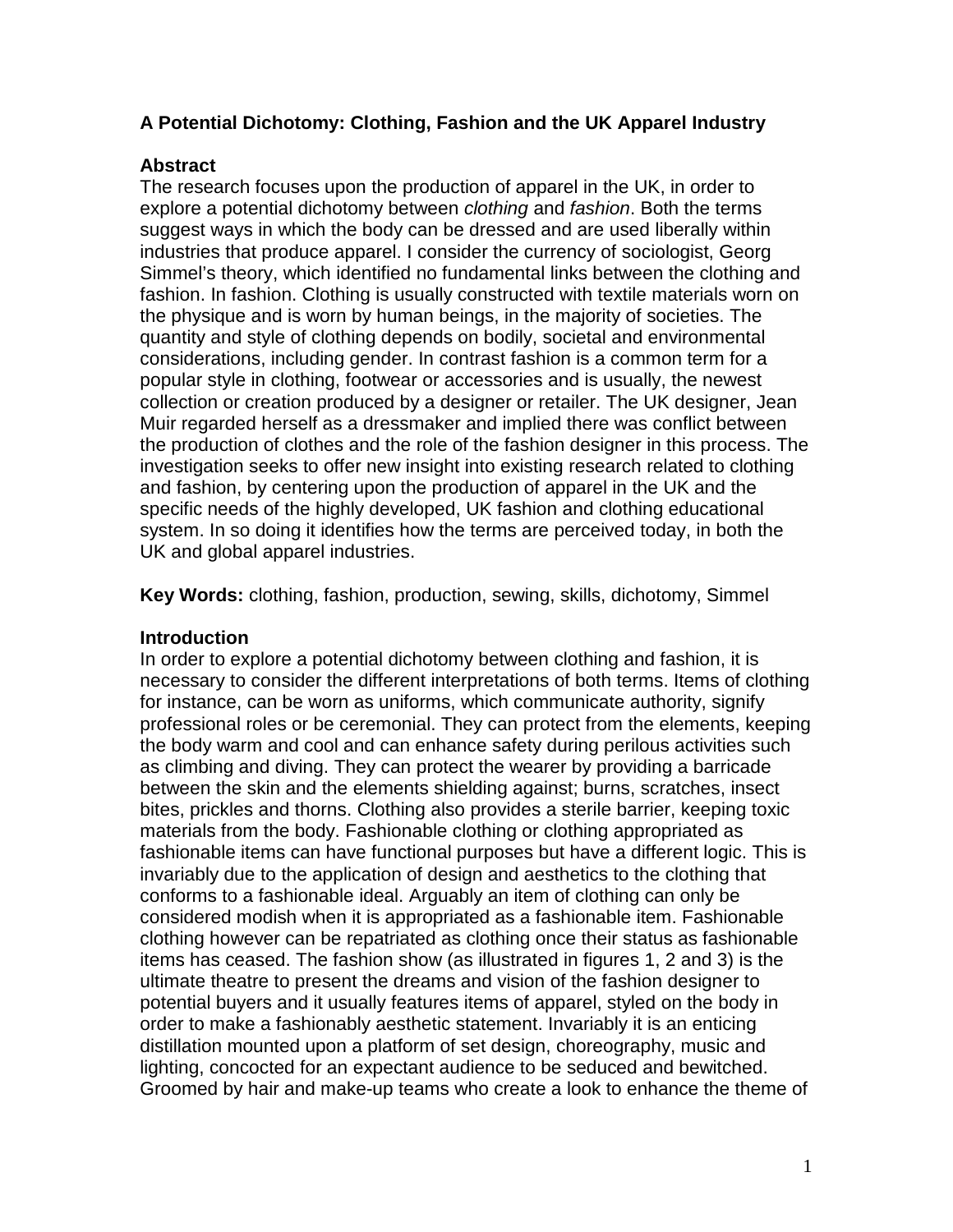the show or collection, the models preen and pose in the garments, inviting the audience to step into their captivating world. Items of clothing are promoted and sold in less ostentatious ways, through static displays at trade shows, online or through agents and specialist suppliers for uniforms or corporate clothing outlets.



Figures: 1 – 3. Fashion garments presented in a fashion show, 2013. Photograph courtesy of Kevin Almond.

A dichotomy between clothing and fashion could be the consequence of a lacking of distinction between design and production, a lack that in the UK clothing and fashion system is bound up with the decline of manufacturing and the outsourcing of the apparel industry. The UK apparel industry began to decline in the early 1980's, before much of the spread of ready-of-wear and more recently fast fashion. It could therefore be conjectured that both clothing and fashion production are incompatible however I would argue this is a localised condition within the UK. It is not necessarily the case in other Western countries such as, USA, France and Italy, where there is little contradiction between clothing and fashion, the fashion system being a circumscribed part of the clothing industry and the clothing and fashion industry being closely amalgamated. The academic, Emanuela Mora, discussed the outcome of an ethnographic research project at the centre ModaCult (Milan), conducted inside six Italian fashion/clothing companies, at the beginning of the 2000's. It was a comparative analysis, which considered three types of influence on creativity; strategic, technical and procedural. Mora recognised that "The continuous negotiation of meaning at different levels of the organization led to "a diffuse creativity production process" in which managers and employees with many different types of skills participated." (2006). The research considers if there is a similar diffusion, or amalgamation of skills within the UK and in the specific needs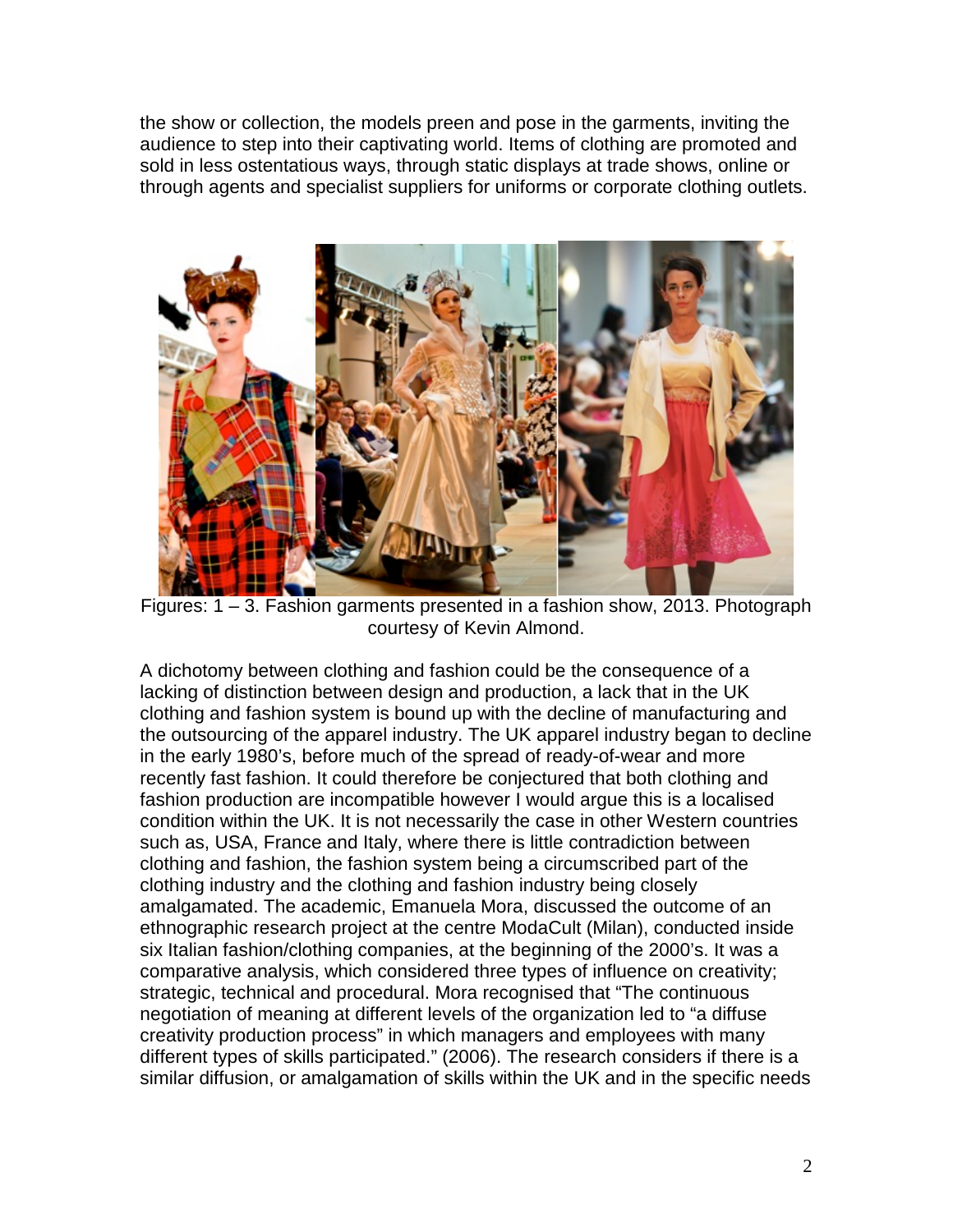of the highly developed UK educational system that supports the clothing and fashion industries.

Producing clothing is an activity that requires great skill. A skill is ultimately a learned ability to carry out pre-determined results often with a minimum outlay. Within the clothing industry, garment-making skills are craft based and a measure of the amount of a worker's specialization and expertise, a craft being a pastime or profession that requires some particular kind of skilled work. Fashion designers utilise a wide variety of clothes making skills yet also need to anticipate the spirit of the times and predict [shifting consumer tastes](http://en.wikipedia.org/wiki/Fashion_forecasting) through the three dimensional realization of their designs. The role of the fashion designer in popular culture has assumed grandiose proportions and often celebrity status. A star-system in which, the "Mythical conception of a designer as a 'creative genius' disconnected from social conditions" (Anonymous, 2011), has evolved. This iconic rank glamourizes both the designer and the fashionable clothing they produce. Arguably the prevailing theme of the fashion collection, its colours, silhouettes, fabrics, patterns and styles divorces the designer, in the consumers eyes from the craft based activities involved in making clothes, therefore the role of the clothing designer is often perceived as less exalted. This is discussed further in the literature review.

Deeper analysis of the history of the UK fashion industry reveals many fashion designers who embrace the activities involved in clothing production and consider them a valuable asset in the creation and marketing of their brand. The list of UK designers who value manual skills, sewing and craftsmanship include names such as, Ossie Clarke, Alexander McQueen, John Galliano, Betty Jackson, Vivienne Westwood, Edward Molyneux, Hussein Chalayon, Jean Muir, Charles James etc. Closer examination of the work of Muir and James, reveals how garment making technologies have influenced their design practice. Jean Muir (1928 – 1995), whose dress is illustrated in figure 4, "Was in love with the process and craft of dressmaking and always used very high quality materials and details" (Soutar, 2008). As discussed, Muir preferred to be known as a dressmaker and was passionate about improving technical skills and the standards in garment production. She said, "The things most dear to me are art and craft and design and the upholding of standards and quality, maintaining them and setting new ones" (Stemp, 2006). The structured clothes produced by the UK born designer, Charles James (1906 – 1978), often relied on a layered infrastructure of nylon mesh, feather-boning, buckram, and horsehair braid to create and hold their silhouette. Garments such as his four-leaf clover dress from 1953, did not require hoops and crinolines to hold their form, their infrastructure and close adherence to tailoring techniques, helped to maintain their shape.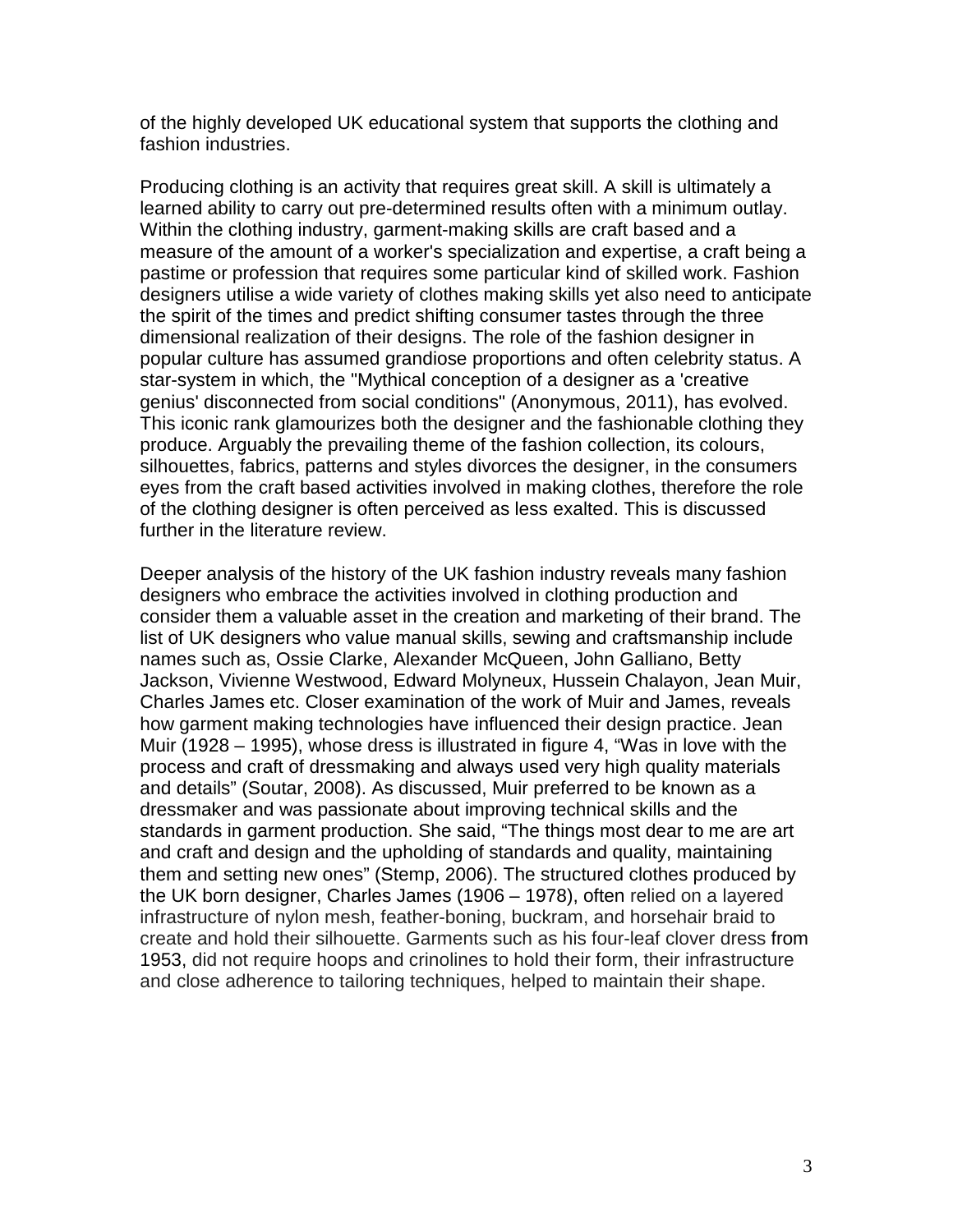

Figure: 4. Jean Muir black rayon jersey cape dress, approx. 1980. Photograph courtesy of Leeds Museums and Galleries.

A clothing designer generally produces more functional garments such as corporate wear, sports clothes or uniforms such as the *Boy Scout* uniform, illustrated in figure 5. The general principles of design and production would not necessarily differ from those utilized in the manufacture of fashion garments, for example: an understanding of what constitutes good or poor design, consideration of balance and harmony in a garment, how to use colour and fabrics appropriately etc. The clothing designer may develop substantial technical knowledge about the construction of particular types of garments. This would sustain a reputation as a skilled specialist in the industry, such as those who produce waterproof clothing or clothing that uses a bullet proofed fabric such as Kevlar, etc. A sportswear designer for instance, creating wetsuits, may develop a passion for the use of the neoprene fabric used in these types of garments, which has to be bonded in a particular way in order to hold seams together. The sociologist, Yuniya Kawamura, argued that the technology and personnel involved in clothing and fashion production do not necessarily differ. She said, "While clothing production manufactures items of garments, fashion production perpetrates the belief in fashion" (2005). The difference in fashionable clothing is in the aesthetics, which flaunt a modish appeal. I would further argue that production processes are similar, however clothing exists without fashion yet fashion cannot really exist without clothing. Kawamura stated that, "Items of clothing must go through the process of transformation to be labelled as fashion" (2005), therefore specific types of clothing manufacturing procedures are relevant to fashion when particular items of clothing are deemed to be fashionable.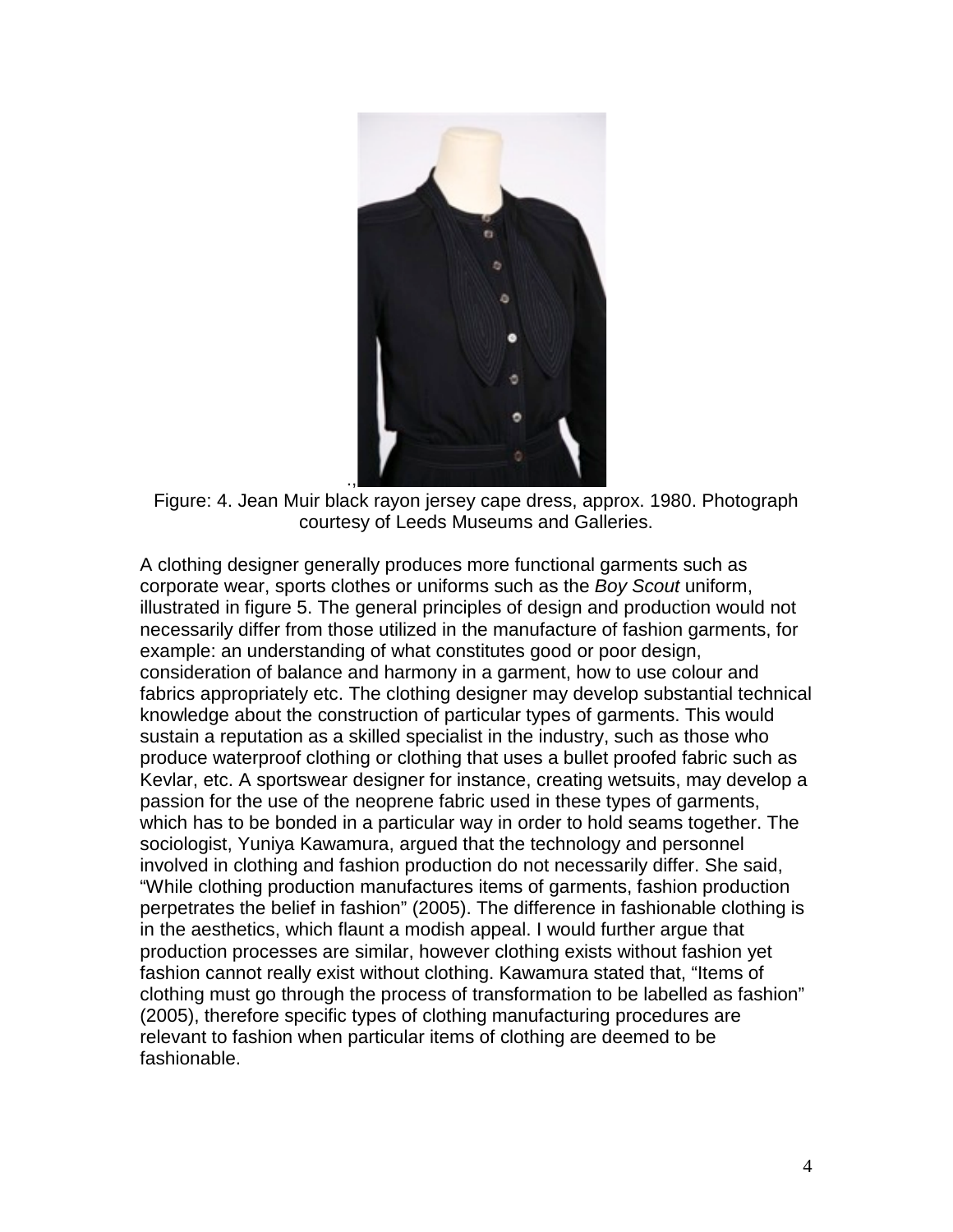

Figure: 5. A Boy Scout uniform, 1967. An example of a clothing orientated garment. Photograph courtesy of Victoria and Albert Museum.

The research revealed that contradictions between clothing and fashion have been widely discussed within fashion studies and the relationship between both terms is a very ambiguous topic that requires the management of subtle distinctions. This work attempts to offer new insight into the accepted knowledge by focusing upon the production of apparel in the UK and the specific needs of the highly developed UK fashion and clothing educational system. In order to do so I discuss my personal experience developing fashion design and clothing courses that serve the needs of the apparel industry and the challenges you have to face in order to organize and lead them. Through close examination of the craft and skills involved in producing clothing and fashion, the research also aims to extricate their purposefulness within garment manufacture and in so doing considers whether a dichotomy exists between the terms within the UK apparel industry. This is analysed through the objectives below that aim to:

- Investigate the currency of Simmel's theory, which deliberates the social phenomena of clothing and fashion and makes a distinction between both terms, emphasizing no fundamental links between the objects termed clothing and fashion.
- Consider the skills involved in producing both clothing and fashion and identify how they are perceived in the UK apparel industries and the highly developed UK education system.
- Identify if a dichotomy between the terms clothing and fashion exists within the UK in comparison with the wider USA and European apparel industry.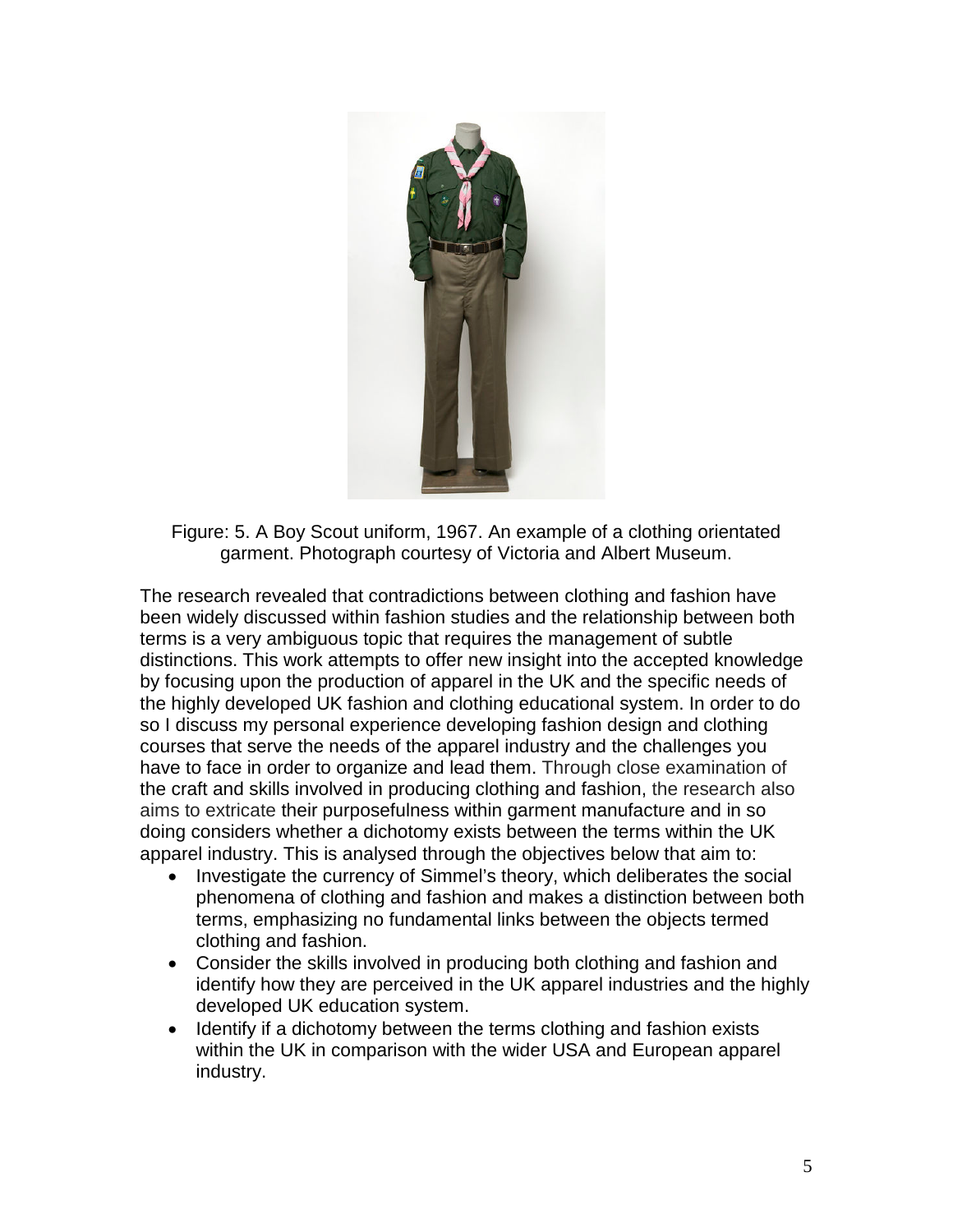#### **Methodology**

Through conducting this enquiry I expanded my knowledge of clothing and fashion garments in order to explore a potential dichotomy between the terms. Drawing on my own experience as a fashion designer and lecturer, I focussed on qualitative investigations through contemporary and historical research and an indepth literature review. Primary research included, object based enquiry, which considered how clothing and fashion items are designed, produced and worn, through close examination of different types of garments and analysis of the technologies involved in producing them. This included examination of apparel in retail outlets, museum collections, photography and in design studios, both in industry and education. Action research working both as a designer and with designers, considered the activities involved in physically creating clothes. Through this research I attempt to disentangle the terms clothing and fashion in order to discuss the activities involved in producing many different types of apparel, which convey practical, functional or fashion orientated messages to the world. I also suggest that a greater merging of the activities involved in producing and sewing clothing and fashion garments within the UK, similar to the "diffuse creativity production process" suggested by Mora (2006), could be a way to amalgamate notions of both terms.

Secondary research considered literature that examines the semiotics of clothing and fashion and it focuses upon Simmel's analysis of both. Unlike other fashion thinkers he never fully describes how and why clothes are adopted, rather he considers the aesthetics of clothes in relation to their functional needs. He argues that fashion often ignores such needs and is "Something borne out by the way in which it delights in ignoring all forms of objective appropriateness" (Carter, 2003). Simmel's theory emphasizes clear distinctions between the terms clothing and fashion. Several classical, scholars consider ways in which clothing is appropriated as a fashionable item and *vice versa*. Writers such as Tarde, (1903) consider fashion as a constant cycle of imitation. Clothing, appropriated as fashion is imitated and once imitated it evolves into a new style and the process of imitation is repeated again. This "Social process of imitation" (Kawamura, 2011), has arguably evolved into the trickle-up, trickle-down theory of fashion, first devised by the American economist and sociologist, Thorstein Veblen, in his work, *The Theory of the Leisure Class* in 1899. He argued that fashions worn by the upper class were then imitated by the lower class. In contemporary society, with the shift from high culture to popular and sub- culture as a major influence on fashion trends, this theory is reversed as the garment styles worn by members of these subcultural or street style groups *trickle up* to influence designer and haute couture styles. Today the bottom end of the market emulates the top end and *vice versa*. This scenario involves a mish-mash of clothing and fashion objects only considered fashionable when appropriated as fashionable items and then often repatriated as clothing (or other forms of dress) once their status as a fashionable item has ceased. According to Simmel, "As soon as an example has been universally adopted, that is, as soon as

anything that was originally done only by a few has really come to be practiced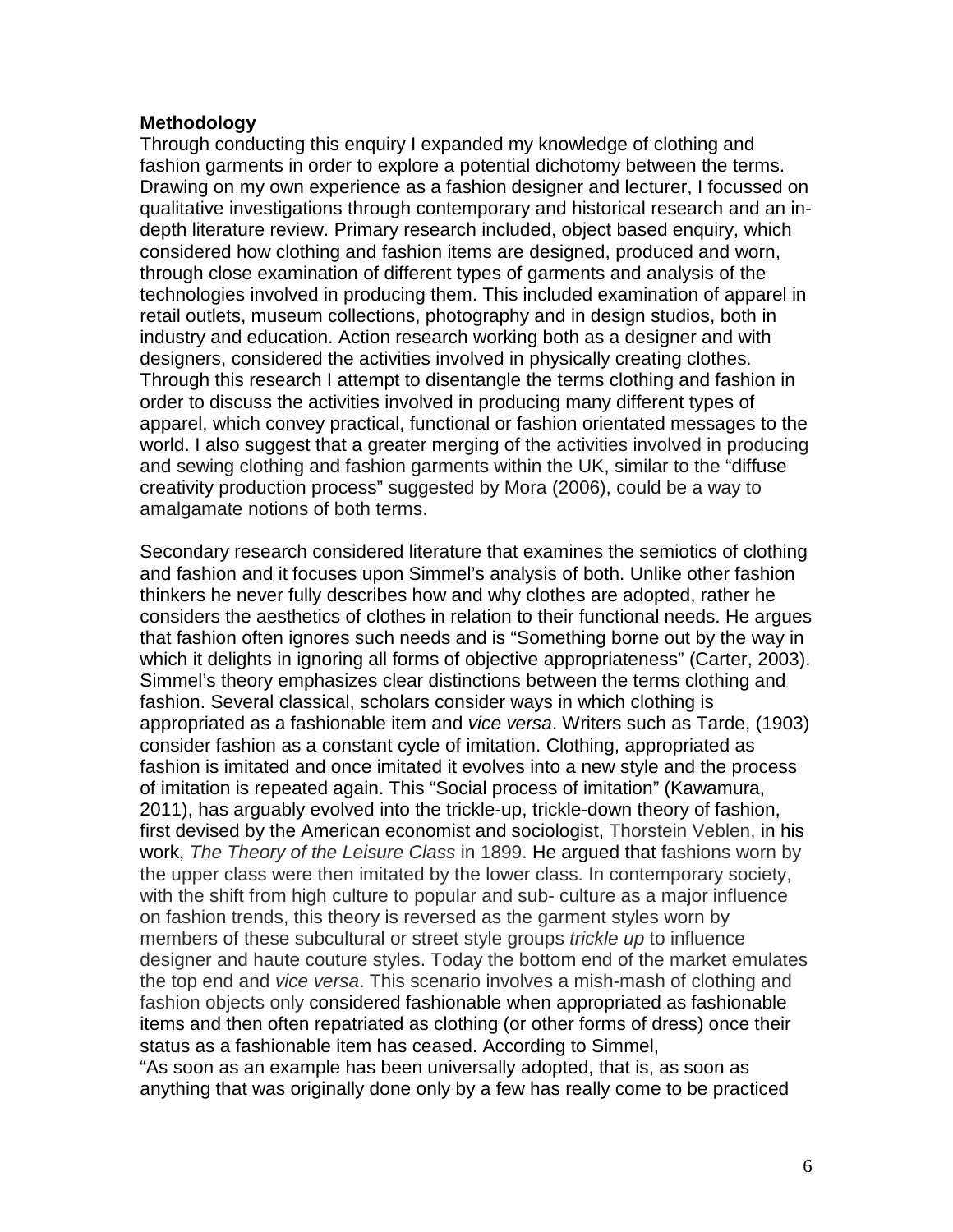by all – as is the case in certain portions of our apparel and in various forms of social conduct – we no longer speak of fashion. As fashion spreads, it gradually goes to its doom" (1904).

The emphasis here is on the extinction of the fashionable garment however fashion trends can be inspired by items of clothing such as military uniform, such as the Russian coat by Rifat Ozbek, illustrated in figures 6 and 7. Once such trends are exhausted as a fashion look, their sources of inspiration (in this case military clothing) remain as clothing items. Extinction only applies to the condemned status of the fashionable style, not the durability of the clothing style.



Figure: 6. Russian military uniform. Courtesy of the Imperial War Museum.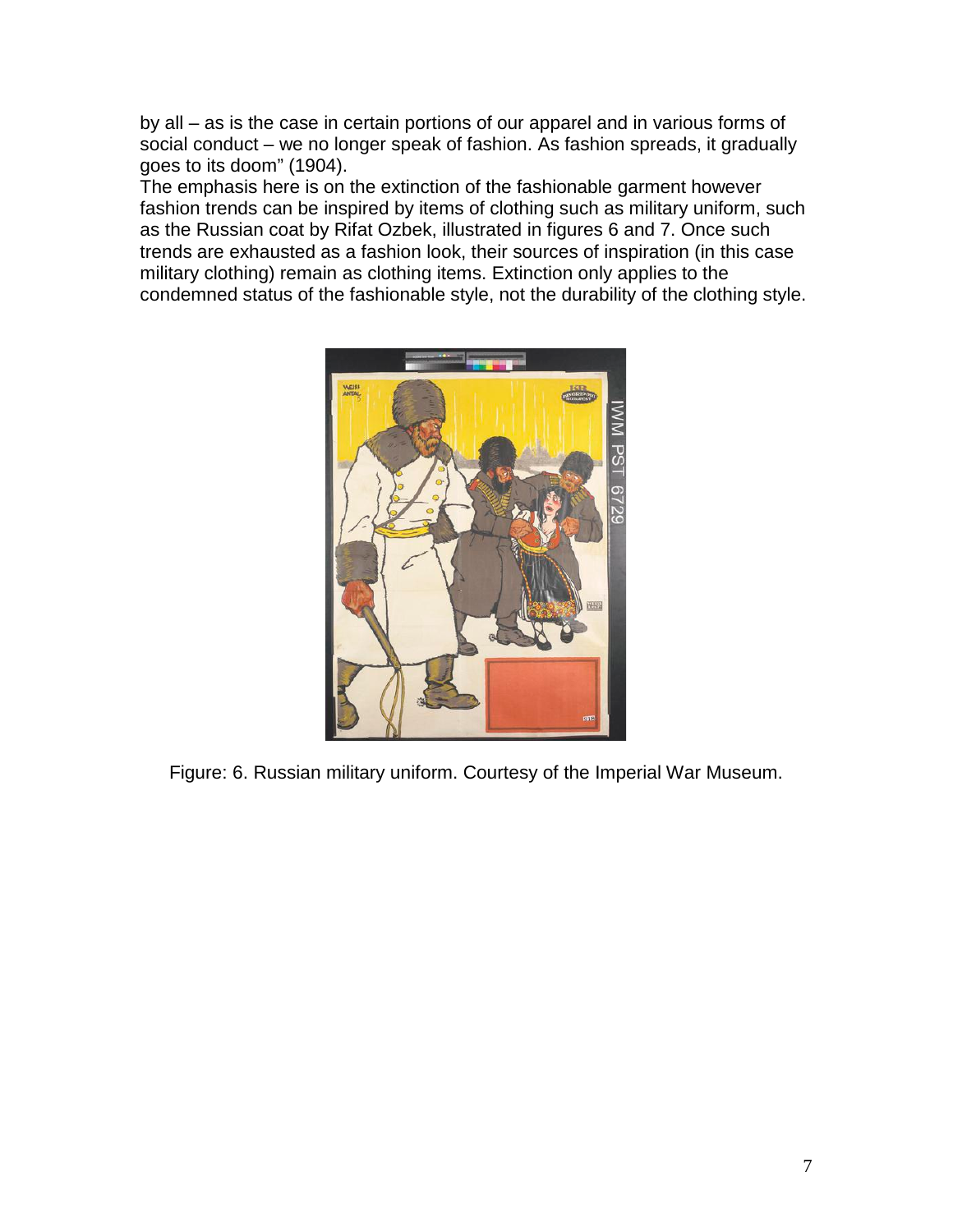

Figure: 7. Long, full skirted coat inspired by Russian military wear, by UK fashion designer, Rifat Ozbek, 1993. Courtesy of the Victoria and Albert Museum.

### **Literature Review**

The literature review unearthed a variety of works, which considered a potential dichotomy between clothing and fashion. These focus upon either the production of clothing and fashion garments (see for example: Fischer, 2008; Gardiner, 2010; Haynes, 2014; Musheno, 1975; Nudelman, 2009; Prendergast, 2014; Shaeffer, 2007) to those which explore the theory and culture of fashion (see for example: Barnard, 2007; Bruzzi & Church Gibson, 2013; Davis, 1992; Entwistle, 2000; Kawamura, 2005; Kawamura 2011, Kaiser 2011; Rouse, 1989; Wilson 1985). Kawamura's work, *Fashion-ology: An Introduction to Fashion Studies* (2005), provides a literature review on fashion in the social sciences, from the nineteenth century to the present. This coincides with the institutionalisation of fashion as a system in the mid nineteenth century, within Europe and the USA and her analysis focuses on this system. She states,

"Clothing is material production while fashion is symbolic production. Clothing is tangible while fashion is intangible. Clothing is a necessity while fashion is an excess. Clothing has a utility function while fashion has status function. Clothing is found in any society or culture where people clothe themselves while fashion must be institutionally constructed and culturally diffused" (Kawamura, 2005).

Dressing in apparel could refer to both clothing and fashion items however to decorate something is arguably more akin to the way a body is *fashioned* with garments (or accessories). Clothing is considered in relation to the ways it influences fashion, such as counter cultural, sub cultural or utopian clothing and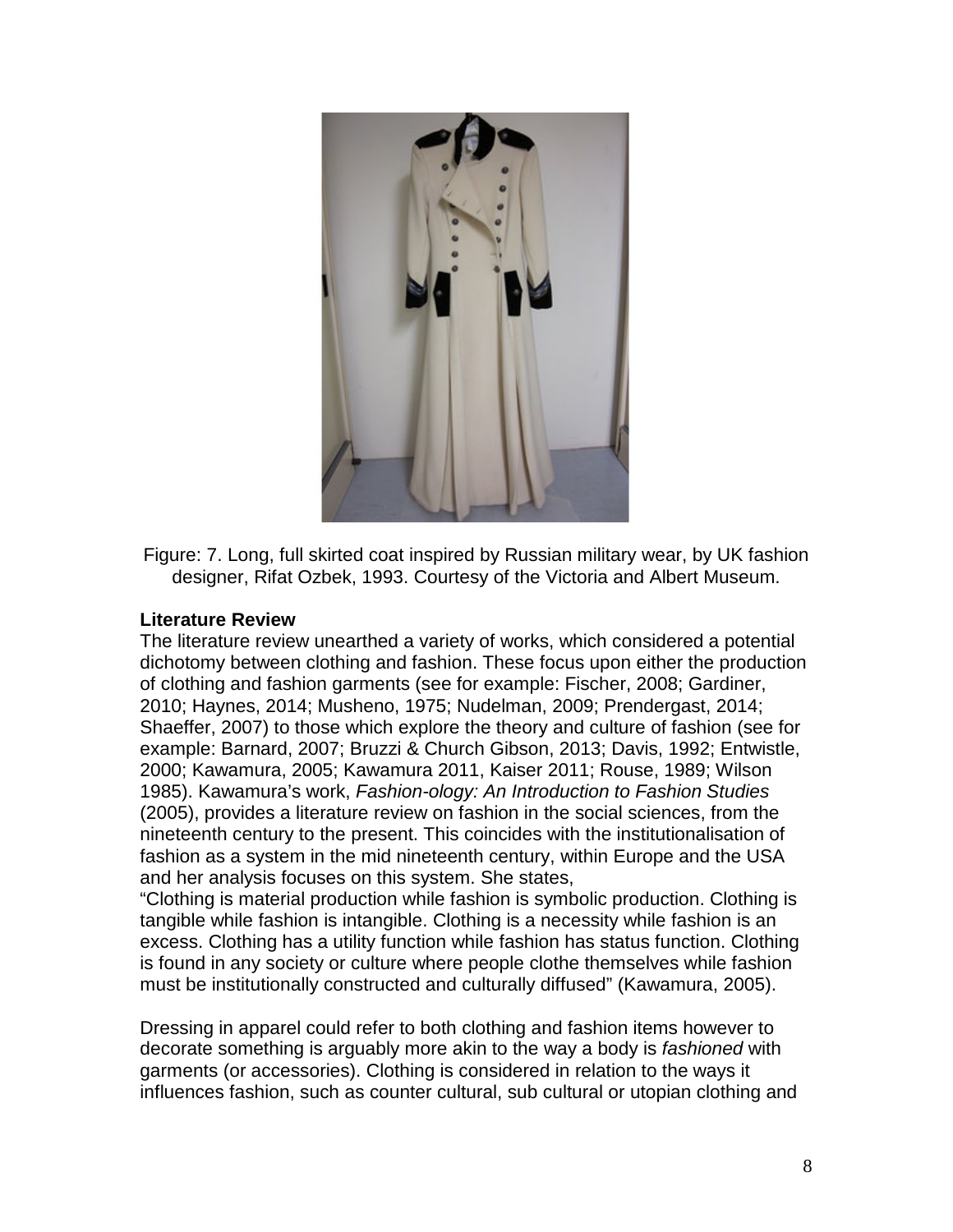clothing reform. The fashion historian, Elizabeth Wilson's examination of subculture and clothing, describes how "The beatniks exaggerated their pale lips, straight hair and black clothes into a uniform of revolt, while Mary Quant turned it into the latest fashion" (1985). The sociologist, Joanne Entwistle, defines *dressing* as an, "Activity of clothing the body" (2000), and 'fashion as a 'Specific system of dress" (2000). Entwistle also highlights the social anthropologist, Elizabeth Rouse, who describes fashion as, "An attribute with which some styles are endowed. For a particular style of clothing to become fashion it actually has to be worn by some people and recognised and acknowledged to be fashion" (1989). Her work also discusses how classical theorists, including Simmel, utilized little empirical research to support their ideas. These were mostly based on anecdote and intuition. She noted how contemporary scholars (for example: Bourdieu, 1980; Craik, 1994; Davis, 1992; Entwistle, 2000; Rouse, 1989) have begun to conduct empirical study as a basis for their study of clothing and fashion.

There are several recent publications (1988 – present), which comprise of edited essays relating to different aspects of clothing and fashion (see for instance: Ash and Wright, 1988; Ash and Wilson, 1993; McNeil and Karaminas, 2009; Riello and McNeil, 2010; Welters and Lillethun, 2007). It is noteworthy that the majority of essays in these publications, discuss fashion, only a minority discuss clothing. For instance, Barnard's work, *Fashion Theory: A Reader* (2007) includes essays, which consider how a wide range of disciplines including cultural studies, sociology, gender studies and fashion history have used different theoretical frameworks to discuss the variety and complexity of fashion and to a lesser extent clothing. Works in the reader cover a 130, year period, during which the theoretical consideration of clothing and fashion has changed considerably and the study of clothing and fashion as a viable academic discipline has gradually led to the expansion of a diversity of methodologies. These developments can be recognized within the essays, which are split into twelve sections and analyse topics, ranging from production to, communication, identity and difference, consumption and imagery. Only two sections discuss clothing, part 4, 'What Fashion and Clothing do?' and part 7, 'Fashion, Clothes and the Body'. The clothing discussed here is distanced from fashion through analysis of both the functional and social purpose of the actual garments. Part 4 includes, John Carl Flugel's essay, which considers the protective function of clothing that shields us from elements such as heat and cold or protect us from human or animal enemies. Flügel (1874-1955) was an English psychologist and a member of the Men's Dress Reform Party. He published *The Psychology of Clothes* in 1930, in which he advances the idea that clothing is a form of compromise that intervenes between the desire to show the body and cover it for the sake of modesty. This contrasts with the later approach of Elizabeth Rouse, whose essay considers the wearing of clothes in relation to modesty and sexual attraction.

The literature review included an Internet search, which investigated global perceptions of the roles of both clothing and fashion designers. As a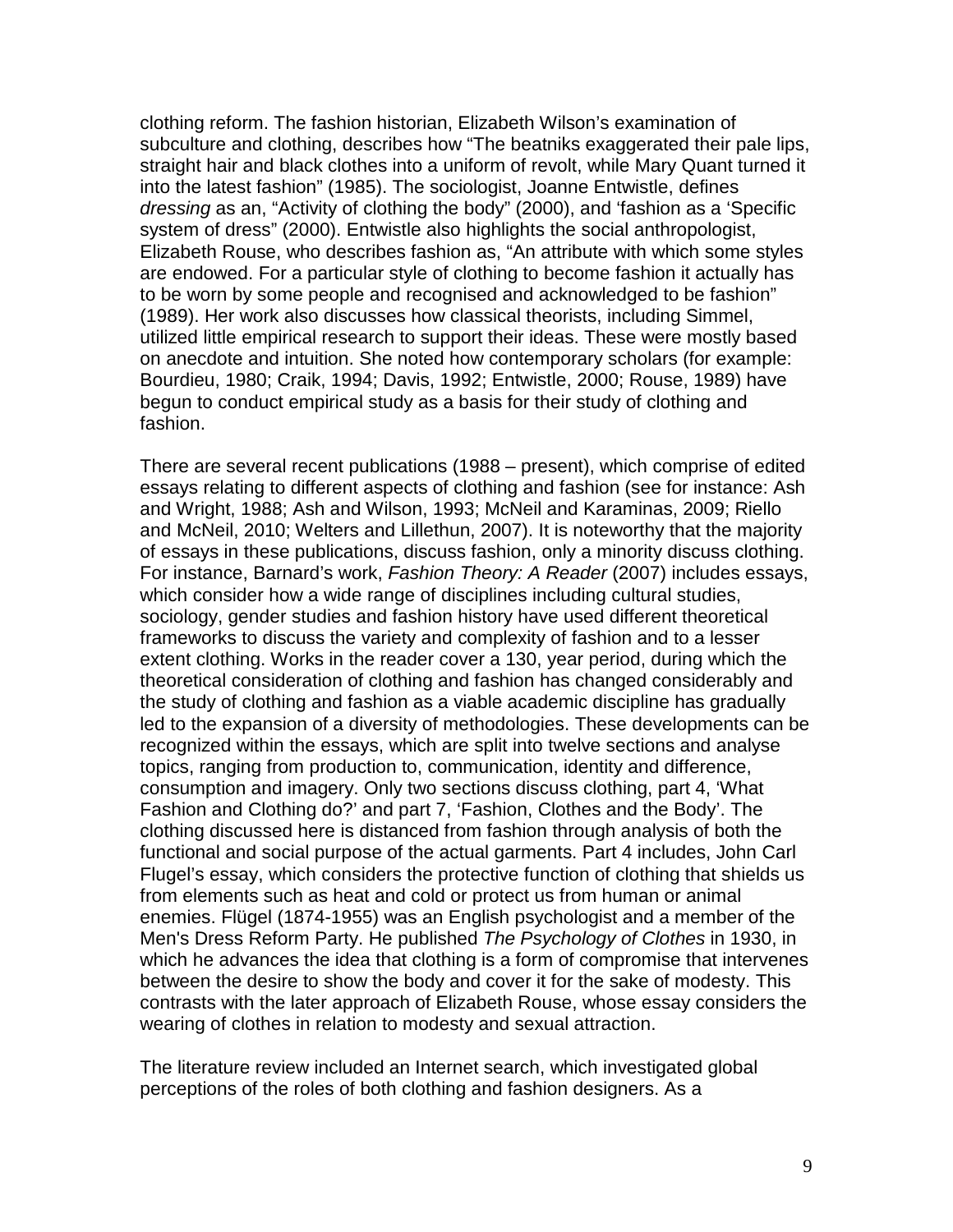methodological tool the internet is fluid and ever changing because, "Information is everywhere, existing in large quantities and continuously being created and revised" (Watson, 2004). This fluidity can quickly reflect changing opinion however it is less reliable because sources for the information can sometimes be erratic. It does provide a platform for ongoing dialogue and I discovered a large proportion of websites and blogs, which discussed the differences between a fashion designer and successively, a tailor, stylist, costume designer, seamstress, textile designer and interestingly a designer of *designer clothes* and *normal clothes*. In the blog, *What's the difference between designer clothes and normal clothes*, (http://www.mylot.com/post/2088668/whats-the-differencebetween-designer-clothes-and-normal-clothes.html) the author who gave himself the name 'Bluesinjid' declared,

"I find that designer clothes are really nothing amazing except that they are really expensive and have their logo splashed all over them. I really think it's not worth it as a teen myself to buy a shirt from Abercrombie for \$75 and instead go to Wal-Mart for example, and get a shirt there for \$5. Basically they are made in the same place so it has nothing to do with price, but with marketing" (2009). The different marketing of both brands suggests ways to distinguish between *normal* clothing and *designer* fashion however the manufacturing unit and the skills used to produce both the discount and the designer brand were almost identical.

In Lisa Carlson's article, *Difference between a fashion designer and a clothing designer* [\(http://www.work.chron.com/difference-between-fashion-designer](http://www.work.chron.com/difference-between-fashion-designer-clothing-designer-4556.html)[clothing-designer-4556.html\)](http://www.work.chron.com/difference-between-fashion-designer-clothing-designer-4556.html), she attempts to define the differences between both roles. In fashion she outlines the designer's role as being, "…on the cusp of cutting-edge trends and constantly keeps up on current tastes and sensibilities" (2014). The fashion designer is also involved in every stage of designing, producing and showing clothes as well as styling. They also work with public relations teams and buyers to showcase designs through the arena of the fashion show in order to sell to stores. She defines the role of the clothing designer as less "tumultuous and exciting", unlike fashion designers who bring their "visions to life through art as clothing" (2014). The clothing designer creates, "Pieces that are suitable for everyday wear and usually are not independently employed. They generally work with a team of designers reporting to a creative director or fashion executive" (2014). Seemingly, Carlson defines the clothing designer as a less ostentatious version of the fashion designer who still reports to a manager described as a creative or fashion director. This suggests close links between the two roles.

Further Internet searches revealed additional blogs, which continue the debate (see for example: Fashion vs Apparel,

http://www.stitrightnow.com/2012/02/fashion-vs-apparel.html, Clothing vs Fashion, [http://www.thevine.com.au/fashion/opinions/clothing-vs-fashion-](http://www.thevine.com.au/fashion/opinions/clothing-vs-fashion-20110921-236645/)[20110921-236645/\)](http://www.thevine.com.au/fashion/opinions/clothing-vs-fashion-20110921-236645/). The majority of this literature consisted of small groups of individuals as opposed to those blogs, which are professionally edited for large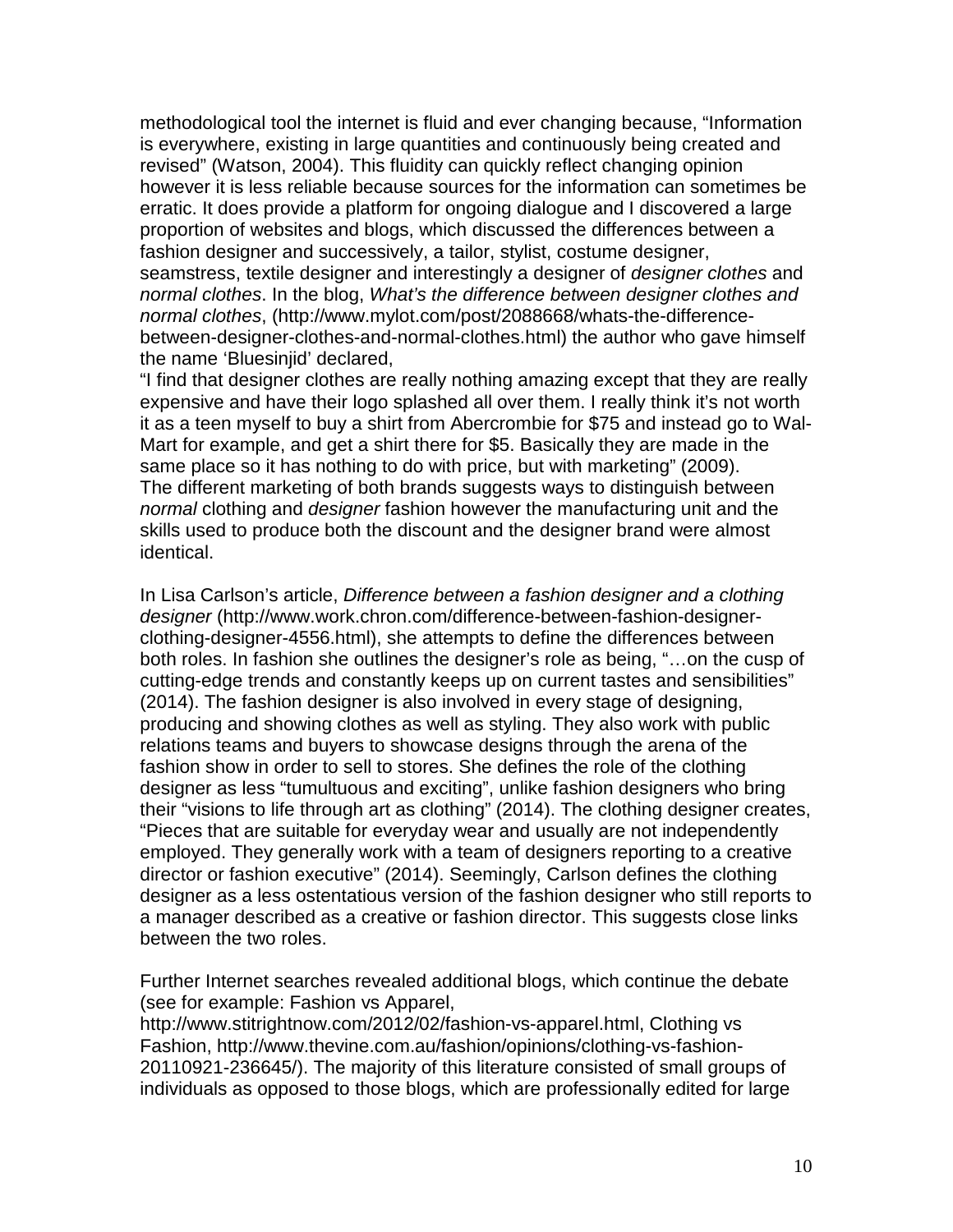numbers of authors. Although the commentary in the blogs can be read in different ways, by different readers, at different times, it generally proved useful in gauging differing opinions and was helpful in suggesting ways in which concepts of the terms clothing and fashion could be potentially amalgamated. In *Clothing vs Fashion*, Nadine Von Cohen explained,

"I was at a dinner party recently and a dear friend's father was interrogating me about why I love clothes so much. I explained to him that my sartorial obsession is based more on an appreciation of fashion than of clothes. 'Fashion,' I explained, trying not to sound like a dickhead "is art. Clothes are simply a means of covering your rude bits" (2012).

Cohen's statement suggests that fashionable clothing be considered akin to art as it can engage onlookers aesthetic sensibilities, or draw the onlooker towards contemplation of a more refined or *finer* work of art. Clothing is denigrated to attire whose sole purpose is to cover the genitals.

## **The skills involved in producing clothing and fashion**

This section analyses the historical development of clothes making skills. Whilst focusing on the UK as a case study, it also references wider developments in the USA and Europe in order to explore ways in which clothing and fashion garments have been produced. The development of historical clothing is widely documented, both in pictorial literature and through historical analysis. The historian, Naomi Tarrant's work, *The Development of Costume* describes the structure of European clothing from the perspective of the development of clothes making skills. It traces the history of clothing from the earliest times to the modern day, showing how fabrication, adornment, structure and silhouette reflect culture and technology and relate to the social and physical aspects of clothes. Interestingly Tarrant focuses upon the term *costume*. This hints at theatrical or historical garments however in Tarrant's work, costume refers to both items of clothing and fashion and is used to define styles of dress from a particular people, class, or period. She describes how,

"Clothing is the outward and visible sign of taste and discrimination, social attitude and status. In every culture, men and women pay enormous attention to the minutiae of dress and appearance, and even in the least status-conscious societies, clothes are immediately revealing of how people see themselves" (1994).

The example of the Victorian mourning costume from the 1880s, in figures 8 and 9, arguably crosses the boundaries of clothing and fashion production. A person dressed in mourning wears symbolic clothing that represents grief and the 1880's costume is significant because it also conforms to the fashionable bustle silhouette of the decade in which it was made.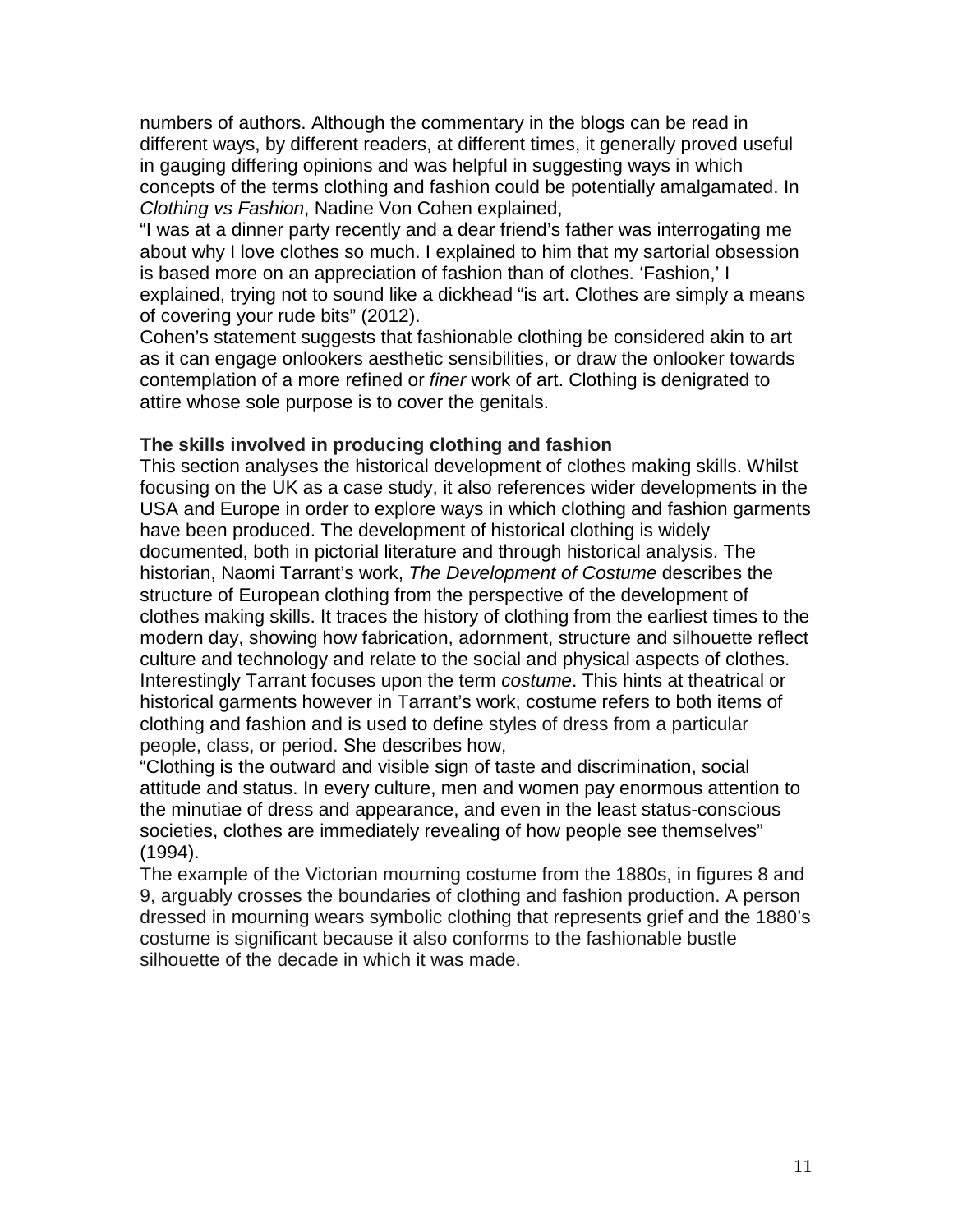

Figures: 8 and 9. Victorian mourning costume from the 1880's, which incorporates the fashionable bustle silhouette. Photograph courtesy of Kerry Taylor Auctions.

Sewing is the craft of securing objects using [stitches](http://en.wikipedia.org/wiki/Stitch_(textile_arts)) made with a [needle](http://en.wikipedia.org/wiki/Sewing_needle) and [thread.](http://en.wikipedia.org/wiki/Yarn) It dates from the prehistoric period and until the 19<sup>th</sup> century all sewing was done by hand. The mass production of sewing really accelerated after the invention and patenting of the [sewing machine](http://en.wikipedia.org/wiki/Sewing_machine) in the late 19th century and an example of such a machine is illustrated in figure 10. The rise of computerized manufacturing in the late 20th century is a further technological development that has accelerated the production of clothing and this has greatly abetted the rise of fast fashion. Fast fashion is a term used by fashion retailers and describes how designs from the catwalk are quickly adapted into high street trends. These trends are designed and manufactured quickly and cheaply so the consumer can purchase fashionable styles at a lower price. Large, global retailers such as, Zara, Topshop, Peacocks and H&M, have developed and maintained lucrative businesses based on these ideas of quick production at affordable prices.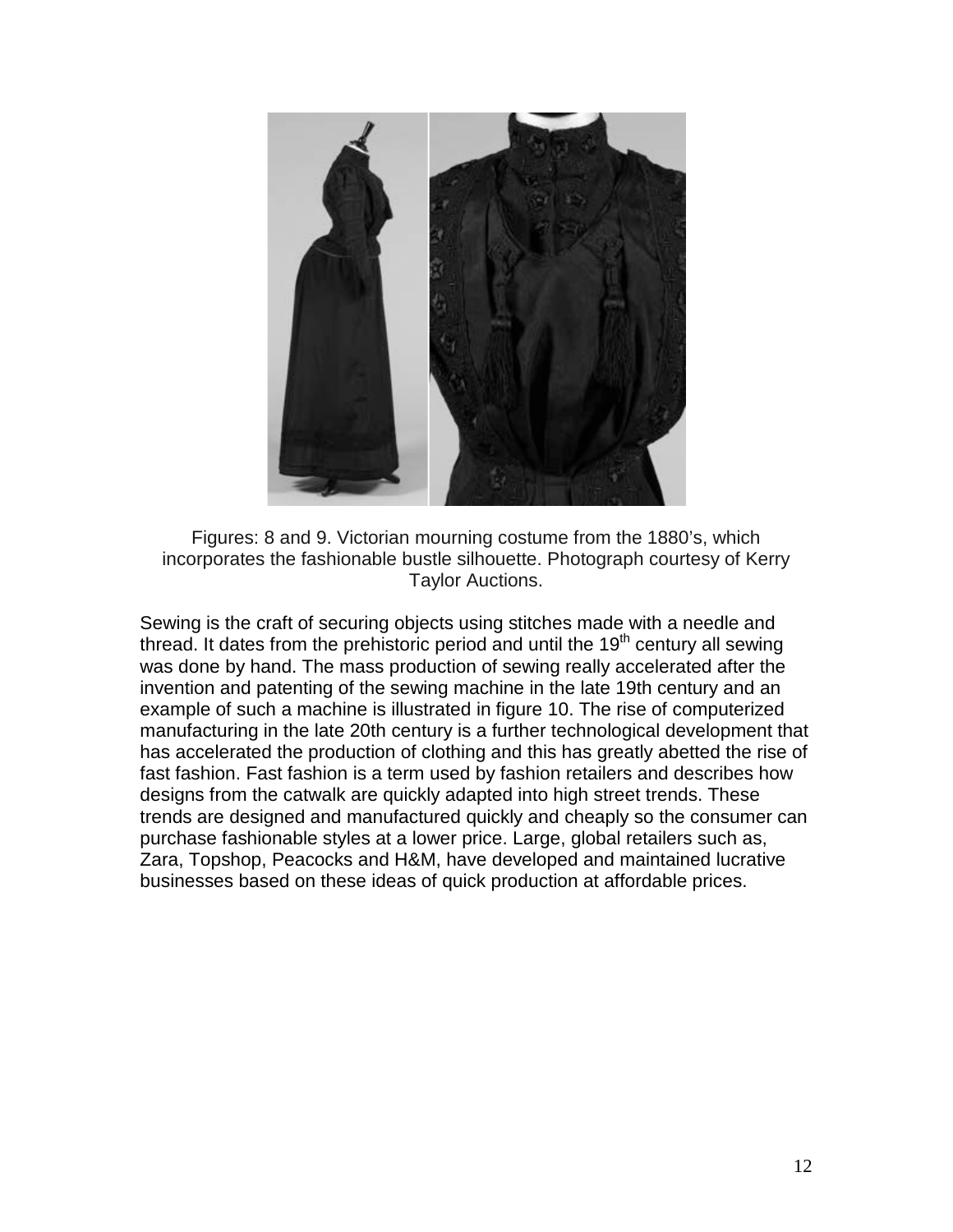

Figure: 10. Early sewing machine produced in the UK, circa 1880 (unknown production). Courtesy of Victoria and Albert Museum.

In the nineteenth century, there was a huge increase in garment manufacturers and networks of home-workers who produced clothing and fashionable attire both in Europe and the USA. These were predominantly women who made up garments at home for merchants. They received poor pay and as a result worked long hours in harsh conditions. Numbers vastly accelerated during the middle years of the century only beginning to decline before its end. Arguably, due to this sweated labour, the skills of sewing by machine and by hand reached their finest achievements and the remains of these skills can be found in the bespoke tailoring and haute couture industries. Couture is an important although rarefied division of the fashion industry, whereas the bespoke tailoring industry has traditionally produced structured apparel for consumers of both clothing and fashion. Garments are made to measure for individual customers and are often created from luxurious, quality fabrics, sewn with great attention to detail by highly proficient seamstresses. Tailoring and haute couture is produced by numerous UK and international fashion designers who instil an appreciation for garment making in the discerning customer, a passion that was advocated by UK designer, Jean Muir when she said,

"The way the girls push the cloth through the sewing machine and how they know what the cloth has got to do and when to hold it tighter or when to stretch it slightly. And it's innate in their fingers and I think it is something we need to appreciate infinitely more in this country – all the wonderful skills" (Semp, 2006).

In the last twenty years several manuals have been published, which examine couture dressmaking skills, (see for example: Nudelman, 2009; Shaeffer, 2011).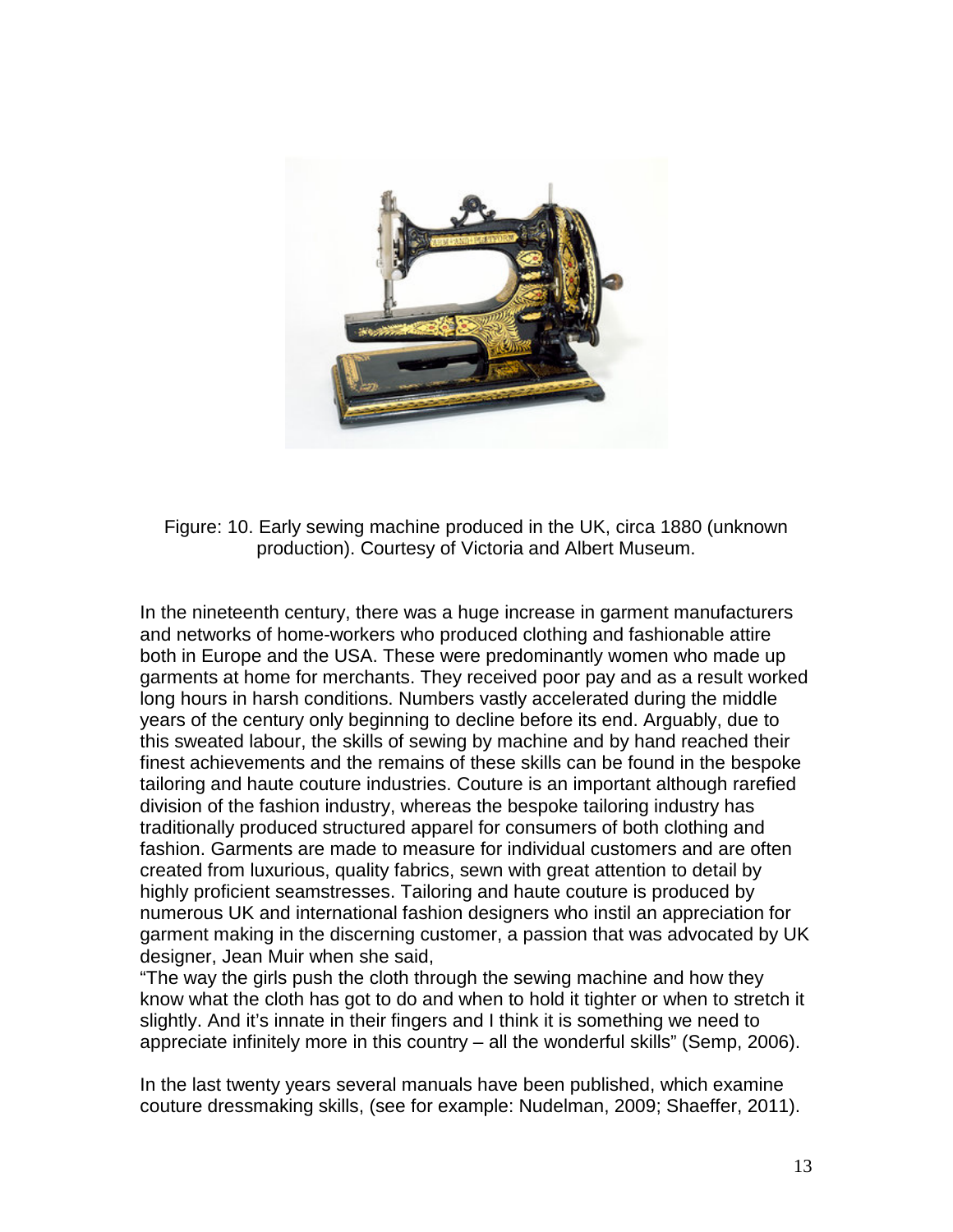These publications share the craftsmanship of the highly skilled artisans, who have worked for celebrated couturiers such as: Balenciaga, Chanel, Dior, St Laurent, Schiaparelli and Valentino. The level of craftsmanship in couture is often absent from mass produced clothing and fashion (due to cost implications) and until recently there has been a gap in literature dedicated to the manufacture of garments for the lower echelons of the fashion industry (designer ready- to-wear and the high street, including fast fashion, etc). Some recent publications seek to redress this, (see for example: Fischer, 2008; Prendergast, 2014). These works are presented in a contemporary, stylish and highly visual way and encourage budding designers to develop a passion for the processes involved in sample and garment construction. This can result in designs based on a more experimental and imaginative approach applied during the manufacturing process.

#### **Clothing or Fashion: An Education**

In order to gain a perspective on the ways in which both clothing and fashion are taught, I analysed the UK higher education market. This information increased my understanding of how students are groomed for the garment making industries and how these industries are described and clarified to them. I considered my experience as a teacher and manager in clothing and fashion departments within three different institutions and was able to embody the theoretical ideas related to the interconnections amongst these two practice fields, in the corpus of education. I reflected on my own experience and the body of knowledge acquired in education and considered the educational aims related to interconnections between clothing and fashion within pedagogy, the objective being the spreading of awareness and related habitus.

I had first become aware of a potential dichotomy between clothing and fashion when I worked for a clothing/fashion department at Leeds College of Art and Design in the UK, from 1994 - 1996. The clothing department, as it was then called had evolved through its active involvement with the vast garment and tailoring industries in the city of Leeds and its surrounding area. The college had developed both training and further education courses that supported these industries, producing pattern cutters, garment technologists and designers. By the 1990's however the clothing business in the city was in decline, termed by the banks as a "Sunset Industry" (Zimmerman, 2012). The UK higher education sector (undergraduate and postgraduate) had also begun to evolve and expand, with educational institutions investigating new ways to attract students through tantalizing course headings. Statistically courses with clothing or clothing technology in the title were not recruiting however by incorporating the word fashion, student applications flooded in. The word fashion was enticing, it made the design and production activities involved in making clothes appear *sexy*. My job description at the college was *Fashion Director* and the mandate was to develop the fashion sensibility, within design and technology, in all the clothing/fashion courses, both in further and higher education. The majority of staff in the department had been clothing technologists, within industry and had a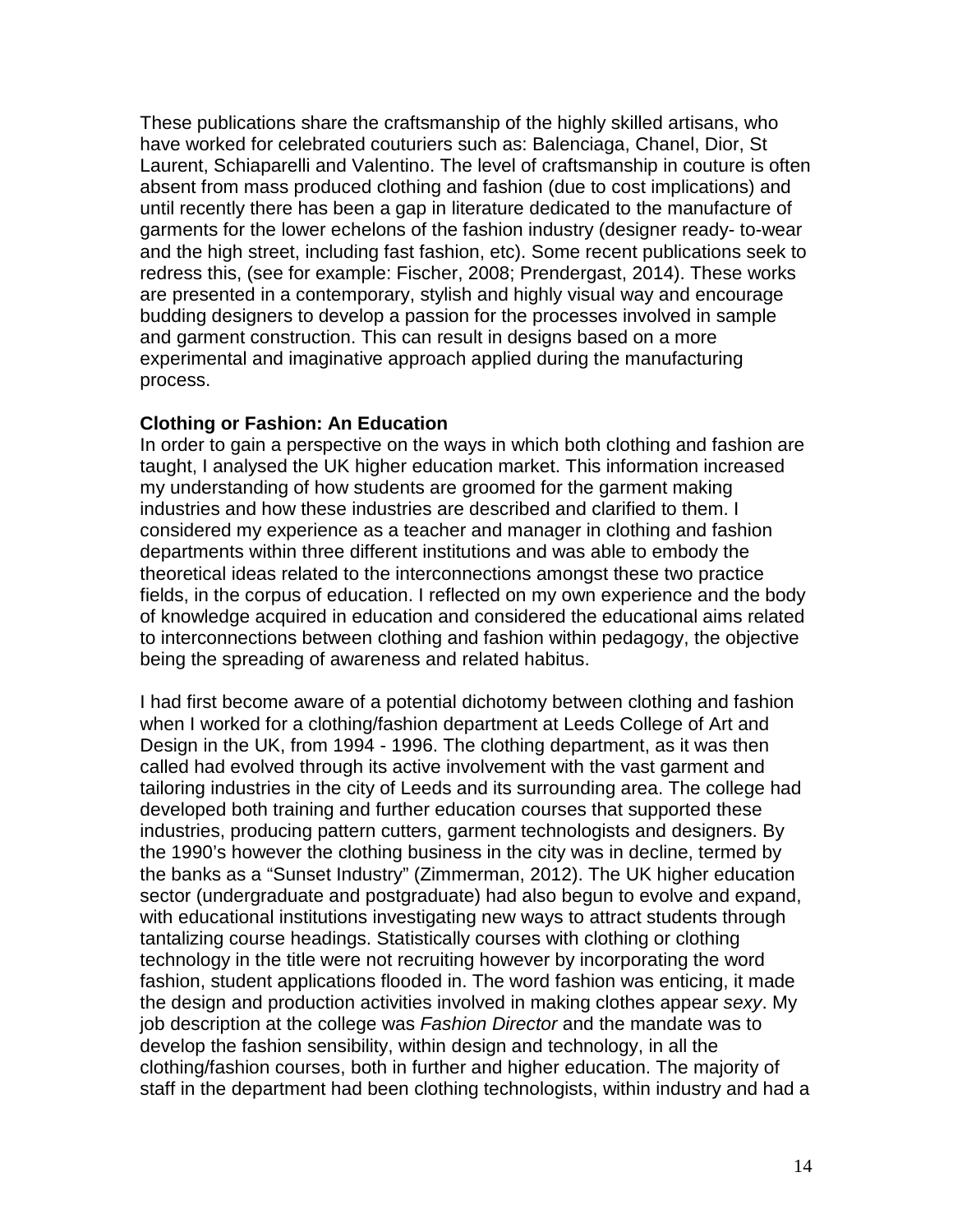plethora of garment making abilities that were steeped in the concept of *clothing*. I struggled to repatriate an understanding of these skills within a fashion context. One of my directives was to develop a degree programme named: BA (Hons) Clothing/Fashion. I was initially presented with a document for validation written by the clothing technologist staff from the college department. The real challenge evolved when I had to negotiate a fashion pathway with these highly skilled, yet clothing entrenched professionals. Although challenging at first, it was interesting to learn from each other in order to enhance our understanding of both clothing and fashion and how both terms could be amalgamated to develop an exciting, new programme. For instance the course afforded the students a greater opportunity to comprehend body sizing and how this relates to the accurate fit of clothing, therefore enhancing stronger clothing and fashion design. Students also had a greater opportunity to appreciate fabrics and their properties in relation to design, through the introduction of textile testing used in the clothing industry.

In his analysis of fashion related degree courses in the UK, the journalist, Steve Anderson described a seemingly endless list of course titles including, "Fashion; fashion design; fashion studies; textiles; clothing engineering; contour fashion; fashion accessories; fashion communications; fashion design management; fashion design promotion; fashion textile tailoring; fashion design technology; fashion embroidery; fashion imaging" (2011). The emphasis is almost totally on fashion, only one clothing related course is mentioned. He went on to describe the different career routes a student could take ranging from,

"….hugely popular design courses for budding Alexander McQueen's to marketing and management courses for those that fancy giving Sir Philip Green a run for his money. Not everyone sees their products gracing the catwalk on London Fashion Week, but whether you end up working for Primark or a Parisian couturier, you have to start somewhere" (2011).

Figures 11, 12 and 13 illustrate typical fashion garments, produced on fashion design related courses, in this case the BA (Hons) Fashion Design with Marketing and Production, University of Huddersfield in the UK.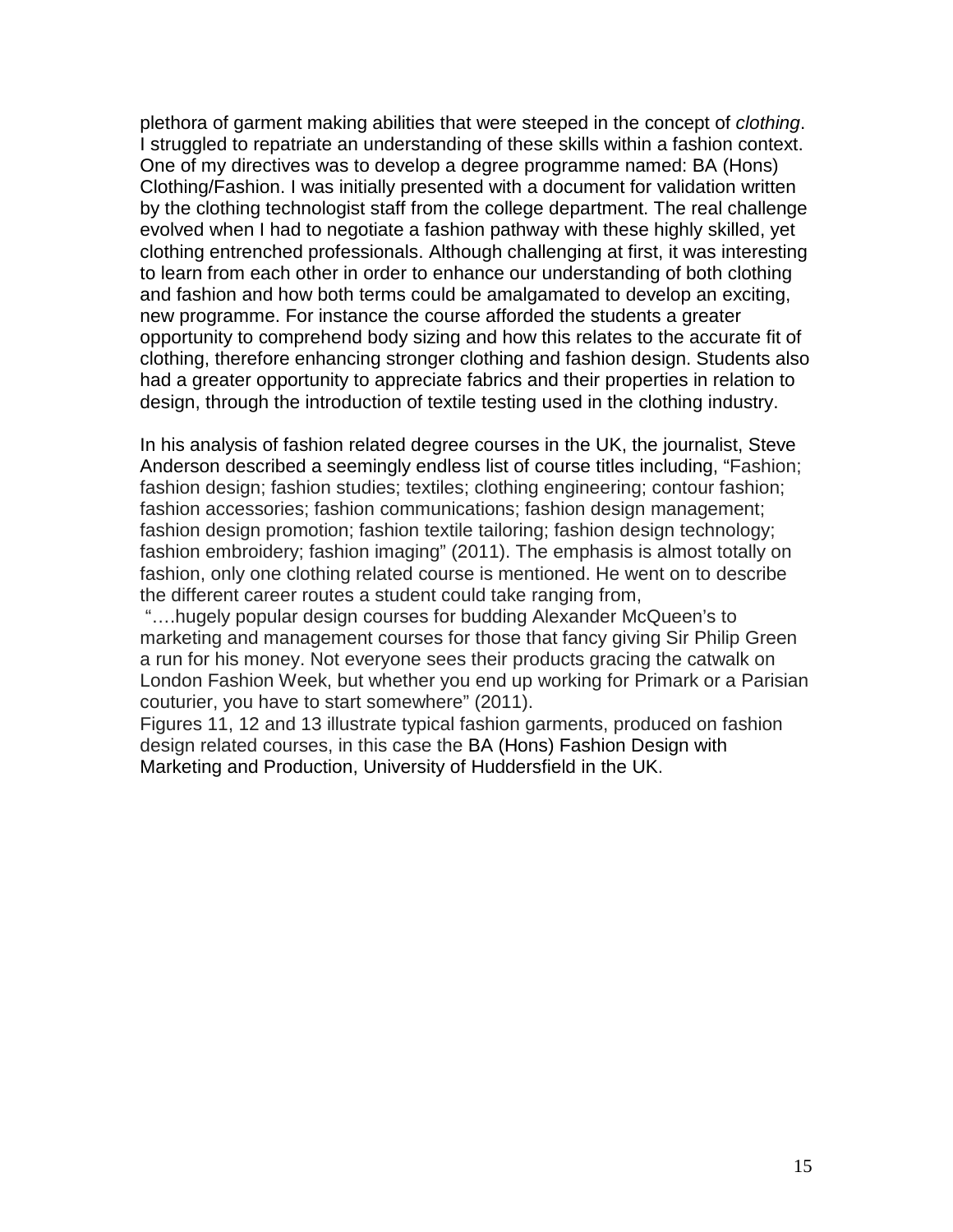

Figures: 11, 12 and 13. Typical fashion garments produced from BA (Hons) Fashion Design with Marketing and Production, University of Huddersfield in the UK. Photograph courtesy of Kevin Almond.

I decided to evaluate the London College of Fashion, course website in order to identify any undergraduate courses that focused upon clothing. The London College of Fashion is the largest provider of fashion education in the UK and it is interesting to note there is no equivalent *College of Clothing* in the capital city. I discovered 40 undergraduate courses and the majority of these had fashion in the course title, only BA (Hons) Bespoke Tailoring did not. This particular course described the programme of study as being a "Specialist degree for those who want a career in bespoke tailoring. Whether you aspire to Savile Row or alternative bespoke destinations, this is the course for you" (London College of Fashion, 2014). Refreshingly the description did not imply that bespoke tailoring was solely for fashion, which intimates that the skills acquired could potentially be applied to career paths in tailoring across the spectrum of clothing and fashion industries.

The UK based, *Universities and Colleges Admissions Service* (UCAS) is the British entrance provision for students applying to university, (including post-16 education as of 2012). The UCAS website makes it possible to view courses by typing in key words. I decided to focus on all undergraduate and postgraduate courses in the United Kingdom in order to ascertain the percentage of those orientated towards, either clothing, fashion, or both. By typing in the words clothing and fashion together, the search identified 111 undergraduate courses, all of which included the word fashion. Only two courses also included the word clothing, these being:

*HND [Fashion & Clothing Technology,](http://search.ucas.com/course/summary/126931/fashion-amp-clothing-technology?Feather=15&flt99=1310&Vac=1&AvailableIn=2014&SubjectCode=13&MaxResults=1000&page=4&ret=providers) The Manchester College. HND [Fashion & Clothing Technology, Wigan and Leigh College.](http://search.ucas.com/course/summary/115852/fashion-amp-clothing-technology?Feather=15&flt99=1310&Vac=1&AvailableIn=2014&SubjectCode=13&MaxResults=1000&page=6&ret=providers)*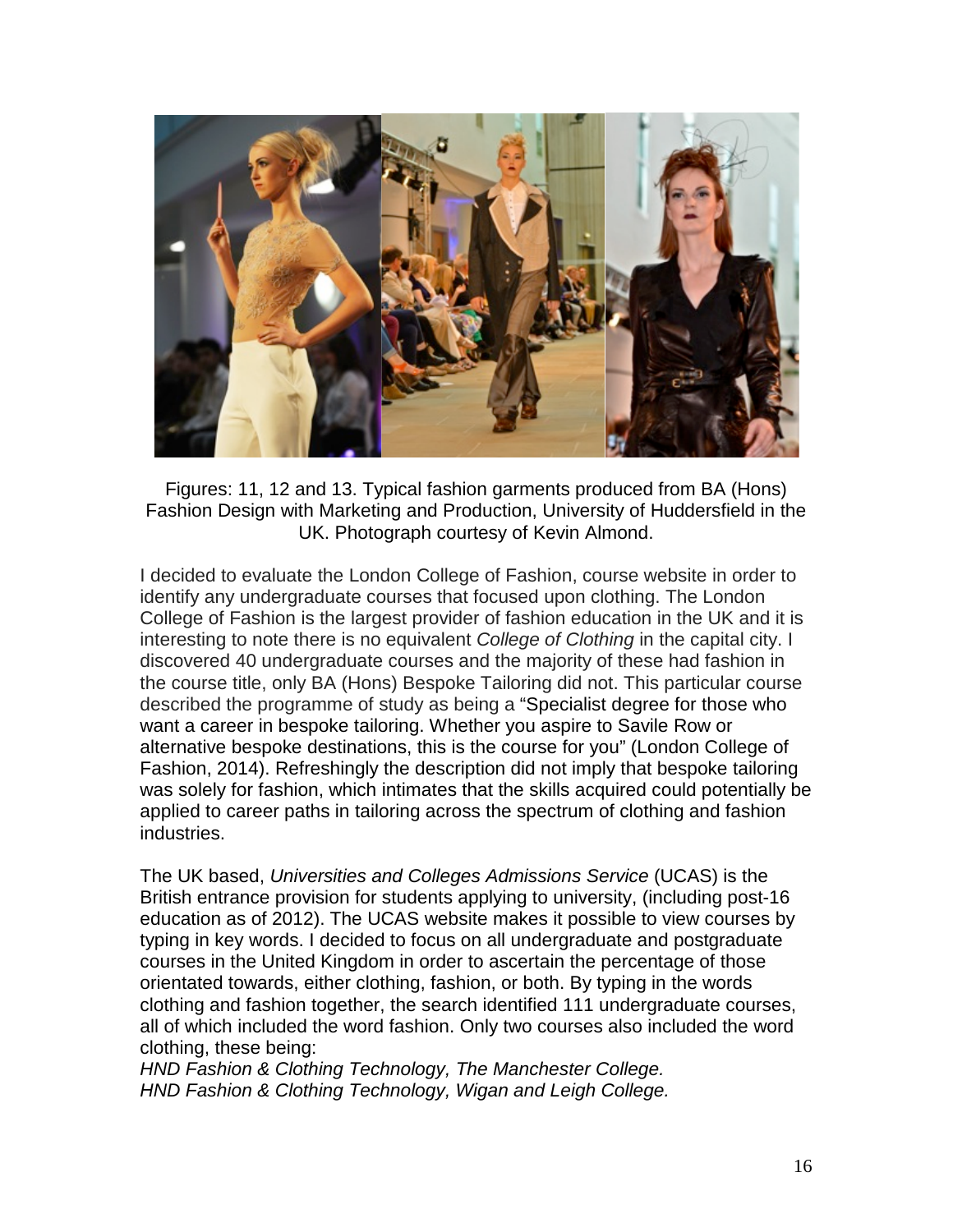Several of the courses were listed as BA (Hons) Fashion but none as BA (Hons) Clothing. Repeating this pattern for postgraduate provision, the search unearthed a listing of 118 postgraduate courses. The findings were similar as 114 courses had fashion in the title, apart from the four listed below. Only one course included the word clothing whereas the other three refer to the technical process of pattern cutting, necessary to realize all types of garments three-dimensionally. *[MA Creative Pattern Cutting,](http://ukpass.prospects.ac.uk/pgsearch/UKPASSCourse;jsessionid=6230965c141fm$0D$06Q?keyword=&type=Course&filter=subject%2F2023%2F2052&action=showdetails&offset=10&2waynocompress=1&id=41170) Doncaster College.*

*MSc [Advanced Textiles and Performance Clothing,](http://ukpass.prospects.ac.uk/pgsearch/UKPASSCourse;jsessionid=6230965c141fm$0D$06Q?keyword=&type=Course&filter=subject%2F2023%2F2052&action=showdetails&offset=100&2waynocompress=1&id=25031) University of Leeds. [Postgraduate Diploma Pattern Design and Garment Technology,](http://ukpass.prospects.ac.uk/pgsearch/UKPASSCourse;jsessionid=6230965c141fm$0D$06Q?keyword=&type=Course&filter=subject%2F2023%2F2052&action=showdetails&offset=30&2waynocompress=1&id=41505) London College of Fashion.*

*[Postgraduate Certificate Creative Pattern Design,](http://ukpass.prospects.ac.uk/pgsearch/UKPASSCourse;jsessionid=6230965c141fm$0D$06Q?keyword=&type=Course&filter=subject%2F2023%2F2052&action=showdetails&offset=30&2waynocompress=1&id=24118) London College of Fashion.*

As a case study this investigation considers clothing and fashion courses in the UK. Further research could consider a more global dimension as different geographical areas and cultures could have different balances and categories of educational programmes. The conclusions drawn from the UK are that the term *clothing* in a course title is unlikely to attract potential students within the competitive market place of higher education. It also implies that the term *fashion* is a potent ingredient within the clothing and fashion industries for which these vocational types of courses produce future employees. A further conclusion to be drawn is that those students who seek employment in clothing orientated roles may need to develop transferable skills to bridge the gaps in their fashion focused education.

#### **Conclusion**

To conclude it is necessary to return to Simmel's ideas, suggesting there were no real links between clothing and fashion garments and our understanding of these terms. The research has identified various distinctions between both however ways in which they can be amalgamated, aesthetically and through the making process are also discussed. A clothing orientated garment is seemingly less exalted, when compared to the heightened profile of fashionable clothing. It can be considered fashionable when fashion dictates such an item to be so. The cycle of fashion is short lived in commercial terms, as retailers and designers produce new collections to satisfy market demand. It is suggested that the example of the Victorian mourning costume crosses the boundaries of both terms as this symbolic clothing orientated outfit, often conforms to the fashionable silhouettes of the period in which it is made. This could apply to other forms of uniform or corporate clothing. Further examples are the ostentatious coronation gown for Queen Elizabeth 11 (by designer Norman Hartnell, 1953) and the classic white shirt from fashion designers such as Calvin Klein. Arguably the boundaries of both terms become blurred because the coronation gown conformed to a fashionable 1950's silhouette. The white shirt is recognized as a fashion classic however it is also a basic garment included in many corporate clothing outfits. Also the making process for both garments is the same disregarding their status as clothing or fashion items. These examples could also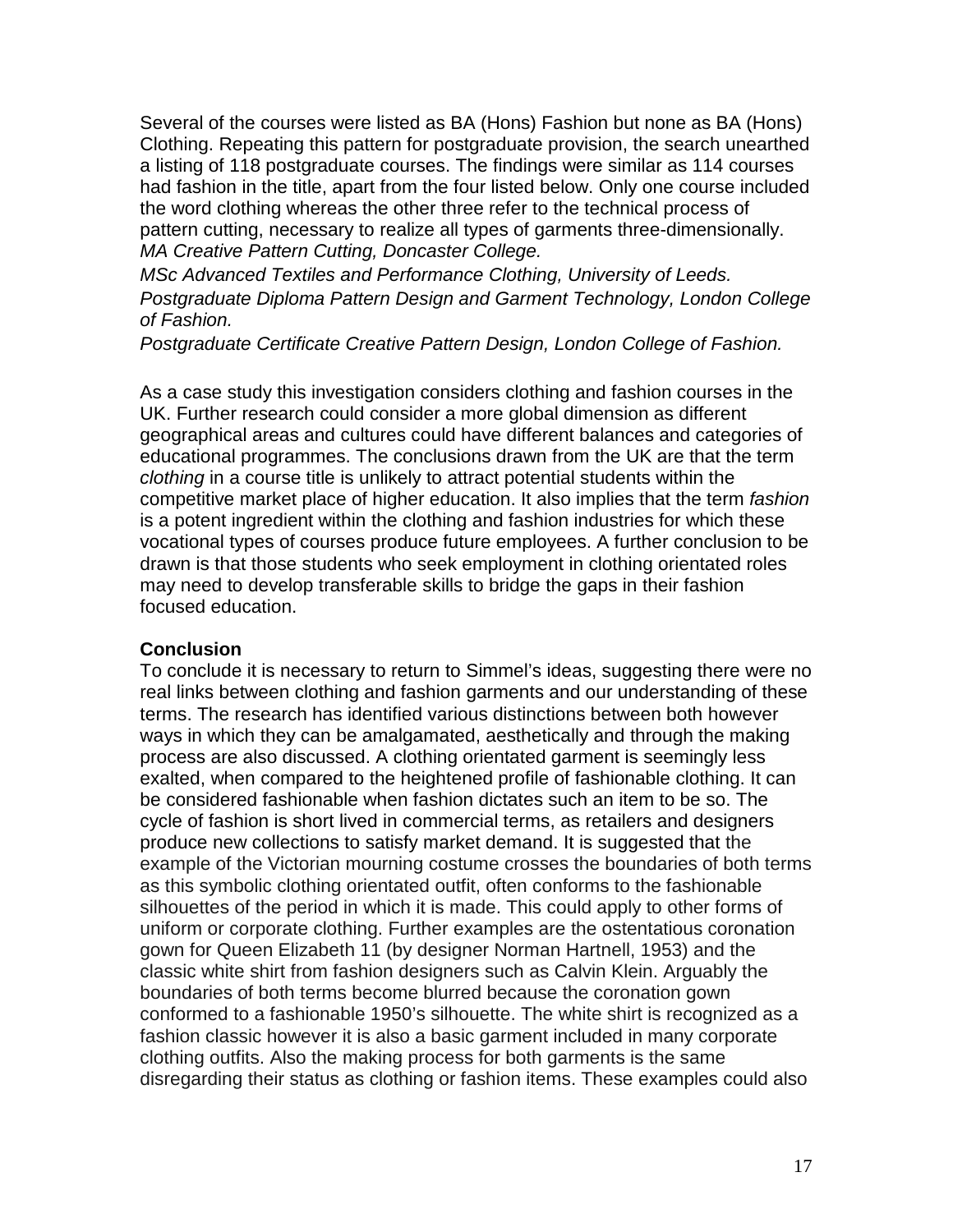apply to forms of ethnic and national dress (clothing), which adopt elements of contemporary fashion and *vice versa*.

I would argue that a dichotomy between clothing and fashion production in the UK could be perceived as a localised condition when compared to their closer amalgamation in the USA, France and Italy. Here the separate notions of clothing and fashion are often considered through the diffused skills utilised in garment production. The research also identified new literature that is beginning to amalgamate the terms however it could also be achieved through a repatriation of the term clothing in general. Fashion appears to have a strong allure and is described with metaphors such as glamorous, stimulating and star system etc. Descriptions associated with clothing are more functional such as, technical, social and normal. In contrast metaphors such as, symbolic or iconic are used when describing uniforms and other forms of clothing orientated regalia. Defining the roles of clothing manufacturer and fashion designer is also revealing, as the former seemingly lacks the pizzazz of the latter in the imaginations of the consumer.

There are many examples of UK and international fashion designers who are inspired by the process and craft of clothes making skills. This passion has fuelled some creative and innovative garments and has helped to promulgate the joy of making to budding students of clothing and fashion. The example of higher education courses where the word fashion in a course title proves to be the magic ingredient for securing successful recruitment, demonstrates how potent fashion is, in attracting people to different careers within the garment industries. The repatriation of the word clothing in course titles seems unlikely, however further research into global higher education could seek to establish whether clothing has been consumed by the more dominant and alluring term: fashion, rendering it in danger of extinction. The currency of Siimmel's theory could be challenged through some of the ideas discussed. It could also be challenged through the suggestion by Kawamura (2005), that early writings on fashion and dress (including Simmel's work) are based on intuition and anecdote. Simmel's ideas (together with his contemporaries: Spencer, 1924; Tarde, 1903; Veblen, 1899, etc) were routed in concepts related to fashion as a form of social relationship. The emerging area of clothing and fashion as viable academic disciplines has led to the development and use of a wide variety of methodologies, which embrace a breadth of empirical study, yet significantly the ideas of early pioneers in fashion thinking (from the sixteenth century to the early twentieth century) are still discussed and analysed. Simmel was one of the first thinkers to identify a dichotomy between clothing and fashion. This influenced the ways both terms have been perceived: culturally, theoretically and aesthetically and it has also influenced the production of garments. The amalgamation of clothes making skills within the USA and European clothing and fashion industries, is beginning to influence production in the UK, encouraging a continuing negotiation of ways in which garments are designed, manufactured and ultimately perceived by the customer.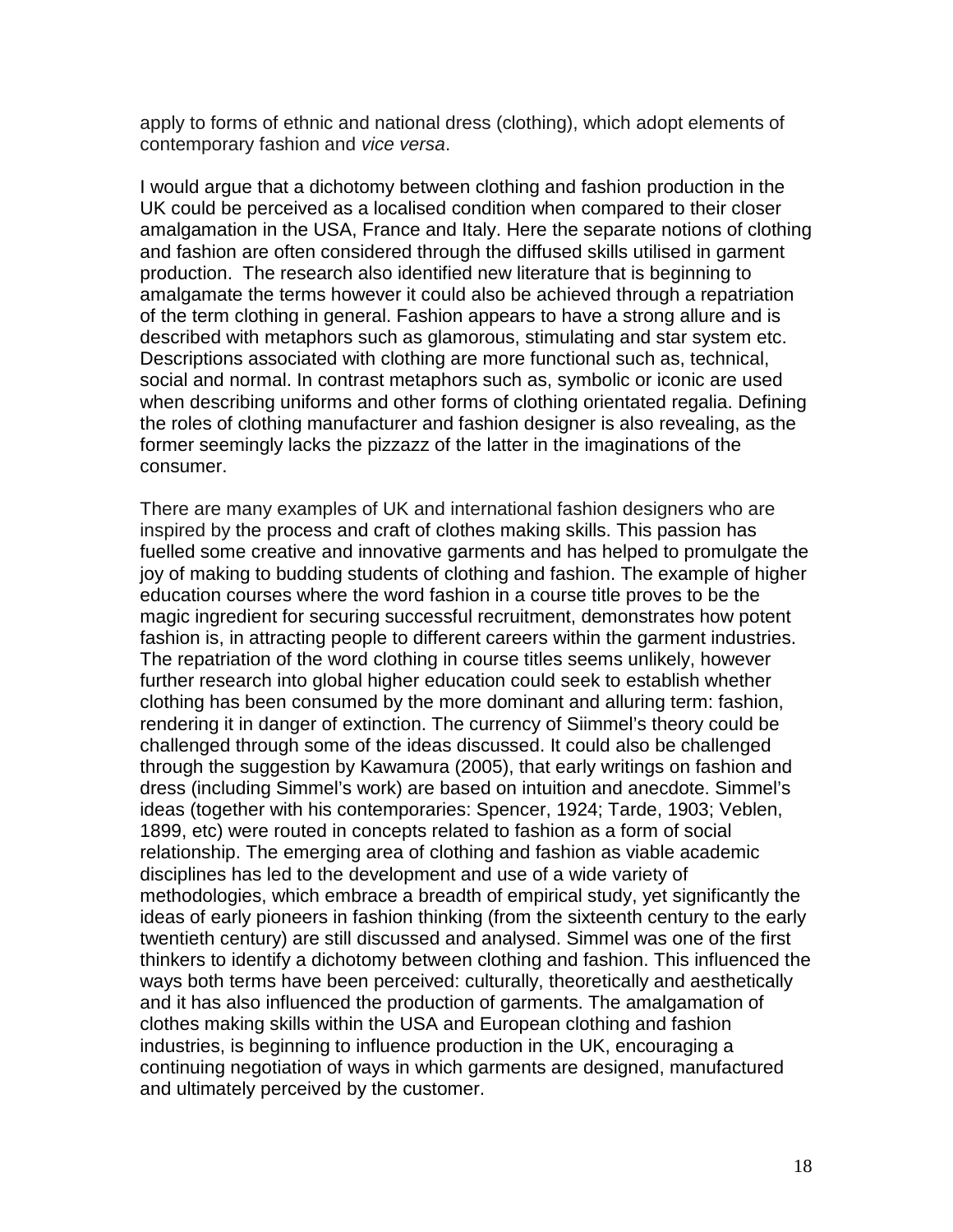On behalf of all authors, the corresponding author states that there is no conflict of interest.

# **References**

Anonymous. "Fashion vs Apparel, Stop it Right Now." Last modified 2012. http//www.stitrightnow.com/2012/02/fashion-vs-apparel.html.

Anonymous. "Star System, [All About Fashion Design \(Part 3\) –](http://fashionmarketinglessons.wordpress.com/2011/07/20/all-about-fashion-design-part-3-fashion-star-systems-world-fashion-and-the-global-fashion-industry/) Fashion Star [Systems, World Fashion and the Global](http://fashionmarketinglessons.wordpress.com/2011/07/20/all-about-fashion-design-part-3-fashion-star-systems-world-fashion-and-the-global-fashion-industry/) Fashion Industry." Last modified 2011*.*  [http://fashionmarketinglessons.wordpress.com/2011/07/20/all-about-fashion](http://fashionmarketinglessons.wordpress.com/2011/07/20/all-about-fashion-design-part-3-fashion-star-systems-world-fashion-and-the-global-fashion-industry/)[design-part-3-fashion-star-systems-world-fashion-and-the-global-fashion](http://fashionmarketinglessons.wordpress.com/2011/07/20/all-about-fashion-design-part-3-fashion-star-systems-world-fashion-and-the-global-fashion-industry/)[industry/.](http://fashionmarketinglessons.wordpress.com/2011/07/20/all-about-fashion-design-part-3-fashion-star-systems-world-fashion-and-the-global-fashion-industry/)html.

Anderson, S. "Fashion." Last modified 2011.

[http://www.independent.co.uk/student/into-university/az-degrees/fashion-](http://www.independent.co.uk/student/into-university/az-degrees/fashion-671652.html)[671652.html](http://www.independent.co.uk/student/into-university/az-degrees/fashion-671652.html)

Juliet Ash and Elizabeth Wilson, *Chic Thrills: A Fashion Reader* (Oakland: University of California Press, 1992).

Juliet Ash and Lee Wright, *Components of Dress* (Oxford: Routledge, 1988). Malcolm Barnard, *[Fashion Theory: A Reader.](http://www.amazon.co.uk/Fashion-Theory-Routledge-Student-Readers/dp/0415413400/ref=pd_rhf_se_s_cp_2_BRF6?ie=UTF8&refRID=1E4ZFY8X9HTMQKKXCVFS)* Oxford: Routledge, 2007. [Bluesinjid.](http://www.mylot.com/bluesinjid) "What's the difference between designer clothes and normal clothes."

Last modified, 2009. http://www.mylot.com/post/2088668/whats-the-differencebetween-designer-clothes-and-normal-clothes.html.

P. Bourdieu, (1980). "Haute Couture et Haute Culture." In R. nice, trans, *Sociology in Question (1980)*.

Stella Bruzzi and Pamela Church-Gibson, "*[Fashion Cultures Revisited: Theories,](http://www.amazon.co.uk/Fashion-Cultures-Revisited-Theories-Explorations/dp/0415680069/ref=sr_1_1?s=books&ie=UTF8&qid=1396526433&sr=1-1&keywords=fashion+theory+culture)  [Explorations and Analysis](http://www.amazon.co.uk/Fashion-Cultures-Revisited-Theories-Explorations/dp/0415680069/ref=sr_1_1?s=books&ie=UTF8&qid=1396526433&sr=1-1&keywords=fashion+theory+culture)* (Oxford: Routledge, 2013).

Lisa Carlson, (2014). "Difference between a fashion designer and a clothing designer." Last modified 2014. [http://www.work.chron.com/difference-between](http://www.work.chron.com/difference-between-fashion-designer-clothing-designer-4556.html)[fashion-designer-clothing-designer-4556.html.](http://www.work.chron.com/difference-between-fashion-designer-clothing-designer-4556.html)

Micheal Carter, *Fashion Classics From Carlyle to Barthes* (Oxford: Berg, 2003). Jennifer Craik, *The Face of Fashion* (London: Routledge, 1994).

Fred Davis, *Fashion Culture and Identity* (Chicago: The University of Chicago Press, 1992).

Joanne Entwistle, *The Fashioned Body* (Cambridge: Polity Press, 2000). Annete Fischer, *[Basics Fashion Design 03: Construction](http://www.amazon.co.uk/Basics-Fashion-Design-03-Construction/dp/2940373752/ref=sr_1_1?s=books&ie=UTF8&qid=1398191370&sr=1-1&keywords=annette+fischer)* (New York: Ava Publishing, 2008).

John. C Flugel, "Protection," in *[Fashion Theory: A Reader,](http://www.amazon.co.uk/Fashion-Theory-Routledge-Student-Readers/dp/0415413400/ref=pd_rhf_se_s_cp_2_BRF6?ie=UTF8&refRID=1E4ZFY8X9HTMQKKXCVFS)* ed. Malcolm Barnard. (Oxford: Routledge, 2007). 126-135

John. C Flugel, *The Psychology of Clothes* (London: Hogarth, 1930).

"*Four-Leaf Clover, Charles James (American, born Great Britain, 1906–1978),"*  Metropolitan Museum of Art. Assessed July 20<sup>th,</sup> 2015,

[http://www.metmuseum.org/collections/search-the-collections/81678 h](http://www.metmuseum.org/collections/search-the-collections/81678%20viewed%2008/10/13)tml. David Frisby and Mike Featherstone, *Simmel on Culture: Selected Writings* (London: Sage Publications, 2000).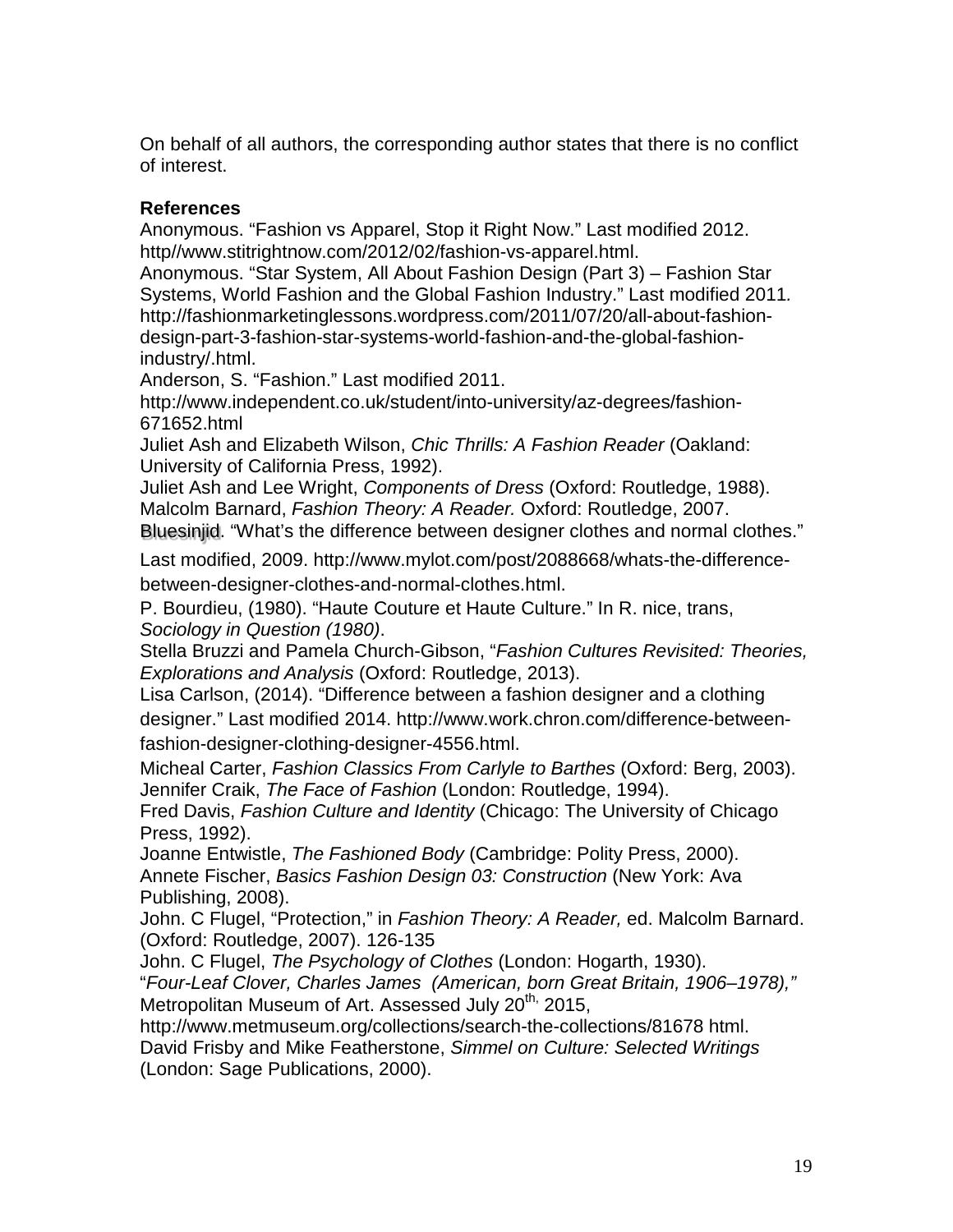Wendy Gardiner, *Clothing: The Ultimate Resource of Techniques, Ideas and Inspiration (Sewing Bible)* [\(Newton Abbot:](http://en.wikipedia.org/wiki/Newton_Abbot) David & Charles, 2010).

Christine Haynes, *The Complete Photo Guide to Clothing Construction* (Minneapolis: Creative Publishing International, 2014).

Ruth Holliday, "The Comfort of Identity," in: *[Fashion Theory: A Reader,](http://www.amazon.co.uk/Fashion-Theory-Routledge-Student-Readers/dp/0415413400/ref=pd_rhf_se_s_cp_2_BRF6?ie=UTF8&refRID=1E4ZFY8X9HTMQKKXCVFS)* ed. Malcolm Barnard. (Oxford: Routledge, 2007). 318-332.

Susan. B Kaiser, *[Fashion and Cultural Studies](http://www.amazon.co.uk/Fashion-Cultural-Studies-Susan-Kaiser/dp/1847885640/ref=sr_1_5?s=books&ie=UTF8&qid=1396526433&sr=1-5&keywords=fashion+theory+culture)* (Oxford: Berg, 2011).

Yuni Kawamura, *Fashion-ology* (Oxford: Berg Publications, 2005).

Yuni Kawamura, *Doing Research in Fashion and Dress* (Oxford: Berg, 2011).

"London College of Fashion. Undergraduate Courses," London College of Fashion, accessed July 20<sup>th,</sup> 2015,

[http://www.arts.ac.uk/fashion/courses/undergraduate/.html.](http://www.arts.ac.uk/fashion/courses/undergraduate/.html)

Peter McNeil and Vicki Karaminas, (2009). *The Mens Fashion Reader* (Oxford: Berg, 2009).

Emanuela Mora, "Collective Production of Creativity in the Italian Fashion System," *Poetics* 34(6) (2006): 334-353.

Elizabeth J. Musheno, *The Vogue Sewing Book* (New York: Butterick Publishing, 1975).

Zoya Nudelman, *[The Art of Couture Sewing](http://www.amazon.co.uk/Art-Couture-Sewing-Zoya-Nudelman/dp/1563675390/ref=sr_1_16?s=books&ie=UTF8&qid=1398192014&sr=1-16&keywords=couture+dressmaking)* (New York: Fairchild, 2009). Jennifer Prendergast, *[Sewing Techniques: An introduction to construction skills](http://www.amazon.co.uk/Sewing-Techniques-introduction-construction-process/dp/2940411913/ref=sr_1_21?s=books&ie=UTF8&qid=1398190505&sr=1-21&keywords=sewing+fashion)  [within the design process \(Basics Fashion Design\)](http://www.amazon.co.uk/Sewing-Techniques-introduction-construction-process/dp/2940411913/ref=sr_1_21?s=books&ie=UTF8&qid=1398190505&sr=1-21&keywords=sewing+fashion)* (New York: Fairchild Books, 2014).

Giorgio Riello and Peter McNeil, *The Fashion History Reader: Global Perspectives* (Oxford: Routledge, 2010).

Elizabeth Rouse, *[Understanding Fashion](http://www.amazon.co.uk/Understanding-Fashion-E-Rouse/dp/0632018917/ref=sr_1_1?s=books&ie=UTF8&qid=1396529312&sr=1-1&keywords=elizabeth+rouse)* (London: John Wiley & Sons, 1989). Elizabeth Rouse, "Why do People Wear Clothes?" in: Barnard, M. (Ed) *[Fashion](http://www.amazon.co.uk/Fashion-Theory-Routledge-Student-Readers/dp/0415413400/ref=pd_rhf_se_s_cp_2_BRF6?ie=UTF8&refRID=1E4ZFY8X9HTMQKKXCVFS)  [Theory: A Reader,](http://www.amazon.co.uk/Fashion-Theory-Routledge-Student-Readers/dp/0415413400/ref=pd_rhf_se_s_cp_2_BRF6?ie=UTF8&refRID=1E4ZFY8X9HTMQKKXCVFS)* ed. Malcolm Barnard. (Oxford: Routledge, 2007). 122-125. Claire Shaeffer, *[Couture Sewing Techniques, Revised & Updated](http://www.amazon.co.uk/Couture-Sewing-Techniques-Revised-Updated/dp/1600853358/ref=sr_1_2?s=books&ie=UTF8&qid=1398192014&sr=1-2&keywords=couture+dressmaking)* (London: Taunton, 2007).

Soutar, G. (2008, November 28), 'Jean Muir Exhibition', *The Scotsman*, p.2. "Fashion, International Quarterly X," Georg Simmel*,* accessed July 22nd, 2014, [http://www.modetheorie.de/fileadmin/Texte/s/Simmel-Fashion\\_1904.pdf.h](http://www.modetheorie.de/fileadmin/Texte/s/Simmel-Fashion_1904.pdf.)tml. Herbert Spencer, *The Principles of Sociology* (New York and London: Appleton, 1924).

Sinty Stemp, *Jean Muir: Beyond Fashion* (London: Antique Collectors Club, 2007).

Gabriel Tarde, *The Laws of Imitation* (New York: Henry Holt, 1903).

Naomi Tarrant, *The Development of Costume* (London: Routledge, 1994).

"Undergraduate Fashion Clothing Courses," Universities and Colleges

Admissions Service, (UCAS), accessed July 22<sup>nd</sup>, 2014,

[http://search.ucas.com/search/providers?CountryCode=&RegionCode=&Lat=&Ln](http://search.ucas.com/search/providers?CountryCode=&RegionCode=&Lat=&Lng=&Feather=&Vac=1&AvailableIn=2014&Query=fashion&ProviderQuery=&AcpId=&Location=&SubjectCode=) [g=&Feather=&Vac=1&AvailableIn=2014&Query=fashion&ProviderQuery=&AcpId](http://search.ucas.com/search/providers?CountryCode=&RegionCode=&Lat=&Lng=&Feather=&Vac=1&AvailableIn=2014&Query=fashion&ProviderQuery=&AcpId=&Location=&SubjectCode=) [=&Location=&SubjectCode=h](http://search.ucas.com/search/providers?CountryCode=&RegionCode=&Lat=&Lng=&Feather=&Vac=1&AvailableIn=2014&Query=fashion&ProviderQuery=&AcpId=&Location=&SubjectCode=)tml.

Thorstein Veblen, *The Theory of the Leisure Class* (London: Allen and Unwin, 1899).